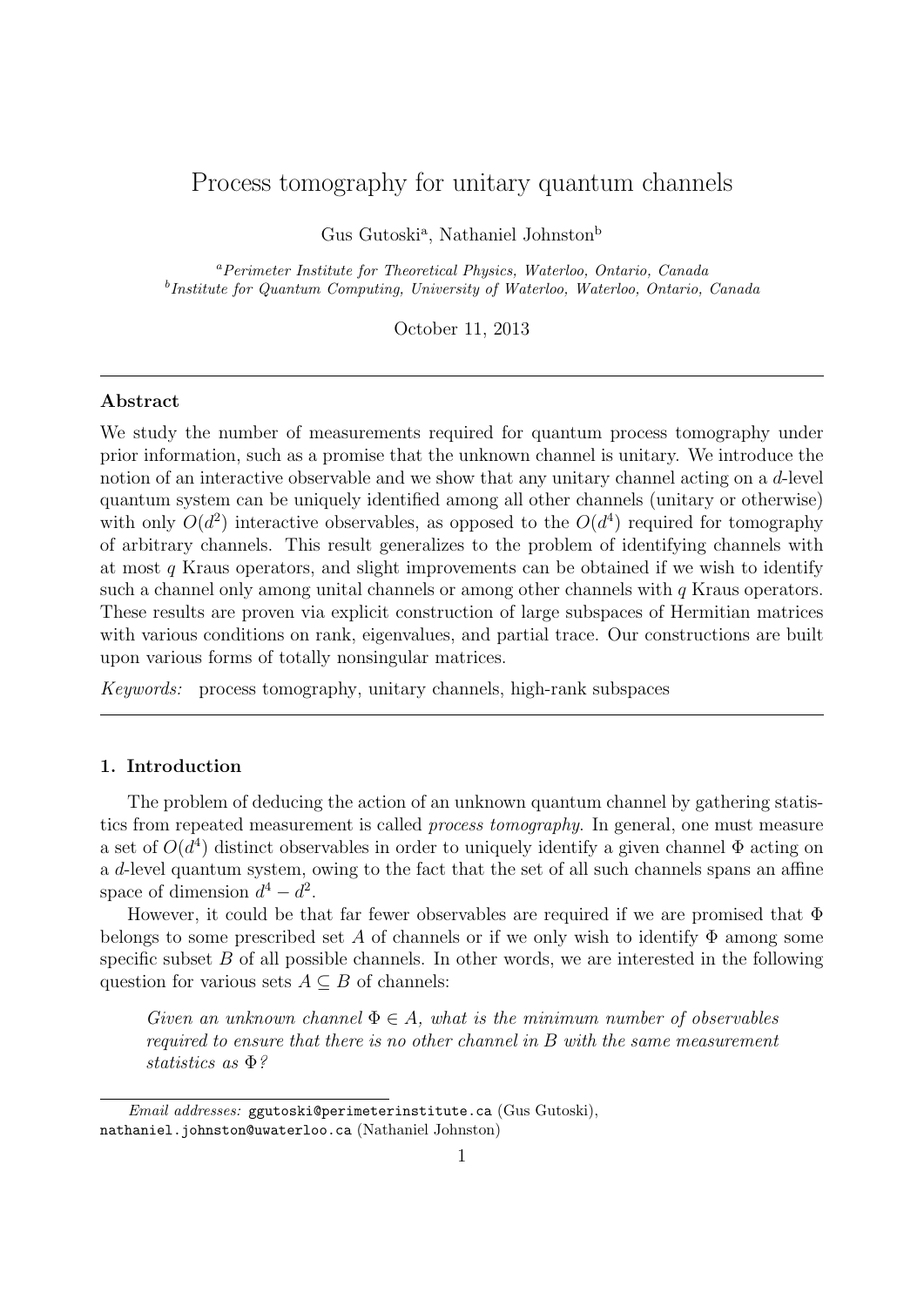#### <span id="page-1-0"></span>1.1. Primary results

We show that if  $\Phi$  is promised to be a *unitary* channel then it suffices to measure only  $O(d^2)$  observables in order to uniquely identify  $\Phi$  among all channels, and that slight improvements can be obtained if we wish to identify  $\Phi$  only among unital or unitary channels. In particular,

- 1.  $4d^2 2d 4$  observables suffice to identify a unitary among other unitaries. If  $d = 2$ then only 6 observables suffice.
- 2.  $5d^2 3d 4$  observables suffice to identify a unitary among all channels.
- 3.  $5d^2 4d 5$  observables suffice to identify a unitary among unital channels.

These results generalize to the problem of identifying channels with at most q Kraus operators; we show that it suffices to measure  $O(d^2q+q^2)$  observables, with slight improvements if we wish to identify such a channel only among unital channels or among other channels with q Kraus operators. A detailed statement of these results is given in Theorem [5](#page-9-0) of Section [4.4.](#page-9-1) Several potential extensions of these results are described in Section [7.](#page-19-0)

## 1.2. Prior work

Our work is inspired by previous results on the number of observables required for *state* tomography, the study of which was initiated by Heinosaari, Mazzarella, and Wolf [\[HMW13\]](#page-23-0) who showed that any pure state of a d-level quantum system can be uniquely identified among other pure states with only  $O(d)$  observables, as opposed to the  $O(d^2)$  required for tomography of an arbitrary state. In particular,  $4d - 5$  observables suffice and this bound generalizes to the problem of identifying states with rank at most q among other states with rank at most q.

Chen, Dawkins, Ji, Johnston, Kribs, Shultz, and Zeng investigated the number of observables required in order to identify a given pure state among all states  $[CDJ+13]$  $[CDJ+13]$ . Those authors showed that  $O(d)$  observables suffice even in this more demanding setting. In particular,  $4d - 5$  observables no longer suffice but  $5d - 7$  observables is sufficient. As in Ref. [\[HMW13\]](#page-23-0), this bound generalizes to the problem of identifying states with rank at most q among all states. This work was continued by Carmeli, Heinosaari, Schultz, and Toigo [\[CHST13\]](#page-23-2), who slightly improved the number of observables that suffice in this setting in some cases.

Although there are some results on the number of observables required for process tomography under certain sparsity assumptions  $[SKM+11]$  $[SKM+11]$ , we are not aware of any prior work on the number of observables required for process tomography under the promise that the unknown channel is unitary or has few Kraus operators.

Kimmel, da Silva, Ryan, Johnson, and Ohki showed that the unital part of any multiqubit channel can be deduced from Clifford measurements, which tend to be easier to implement in practice, and that their procedure is robust in the presence of measurement error [\[KdSR](#page-23-4)<sup>+</sup>13]. By contrast, our primary goal is to minimize the number of observables required for tomography without regard to how those observables might be implemented. However,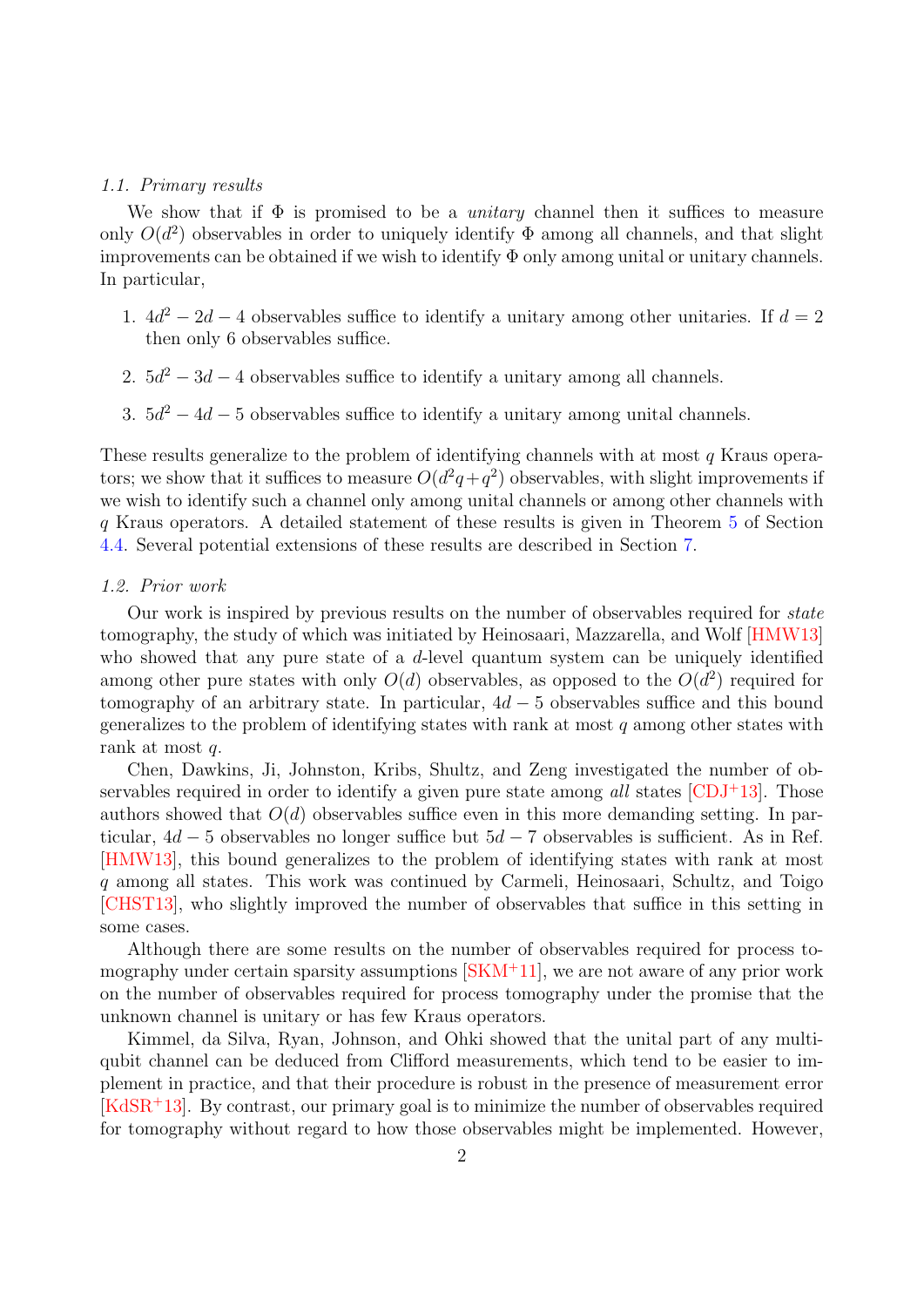in Section [7.4](#page-22-0) we observe that the six observables required for tomography of qubit unitary channels are in fact products of Clifford operators.

# 1.3. Methods and supplementary results

The primary results of Section [1.1](#page-1-0) rest upon several supplementary results on interactive observables, on the construction of subspaces of Hermitian matrices with various conditions on rank, eigenvalues, and partial trace, and on the construction of totally nonsingular matrices with various useful properties.

#### 1.3.1. Interactive observables

Before we can talk of the number of observables required for process tomography it is necessary to clarify the meaning of the word "observable" in this context. In Section [2](#page-4-0) we introduce the notion of an interactive observable for channels, a special case of which is an ordinary observable for states. The latter specifies a measurement for a state; the former, both an input state for a channel and a measurement for the resulting output.

We claim that every  $d^2 \times d^2$  Hermitian matrix can be viewed as an interactive observable for channels acting on a d-level quantum system in the same sense that every  $d \times d$  Hermitian matrix can be viewed as an ordinary observable for states of a d-level quantum system.

To this end we observe that an arbitrary  $d^2 \times d^2$  Hermitian matrix H can be decomposed into an input-state–measurement pair if and only if  $H$  lies in the unit ball of the dual of the diamond norm<sup>[1](#page-2-0)</sup>, from which the above claim follows via a simple scaling argument. (See Section [2.1](#page-4-1) for details and Section [7.3](#page-20-0) for further generalization.) By comparison, it is easily seen that an arbitrary  $d \times d$  Hermitian matrix can be decomposed into a binary measurement if and only if it lies in the unit ball of the operator norm.

# 1.3.2. Subspaces of matrices with rank, eigenvalue, and partial trace conditions

In Section [3](#page-6-0) we observe that questions about the number of interactive observables required for process tomography can be reduced to the problem of finding large subspaces of Hermitian matrices with some combination of restrictions on rank, eigenvalues, and partial trace. Detailed statements of our primary result on process tomography and supplementary results on Hermitian subspaces can be found in Section [4.](#page-7-0) Explicit constructions of these subspaces appear in Section [6.](#page-13-0)

#### 1.3.3. Totally nonsingular matrices

Our supplementary results on Hermitian subspaces in Section [6](#page-13-0) rest upon the existence of various forms of totally nonsingular matrices, proofs of which appear in Section [5.](#page-10-0)

<span id="page-2-0"></span><sup>&</sup>lt;sup>1</sup>The diamond norm is also known as the *completely bounded 1-norm* or the *completely bounded trace* norm.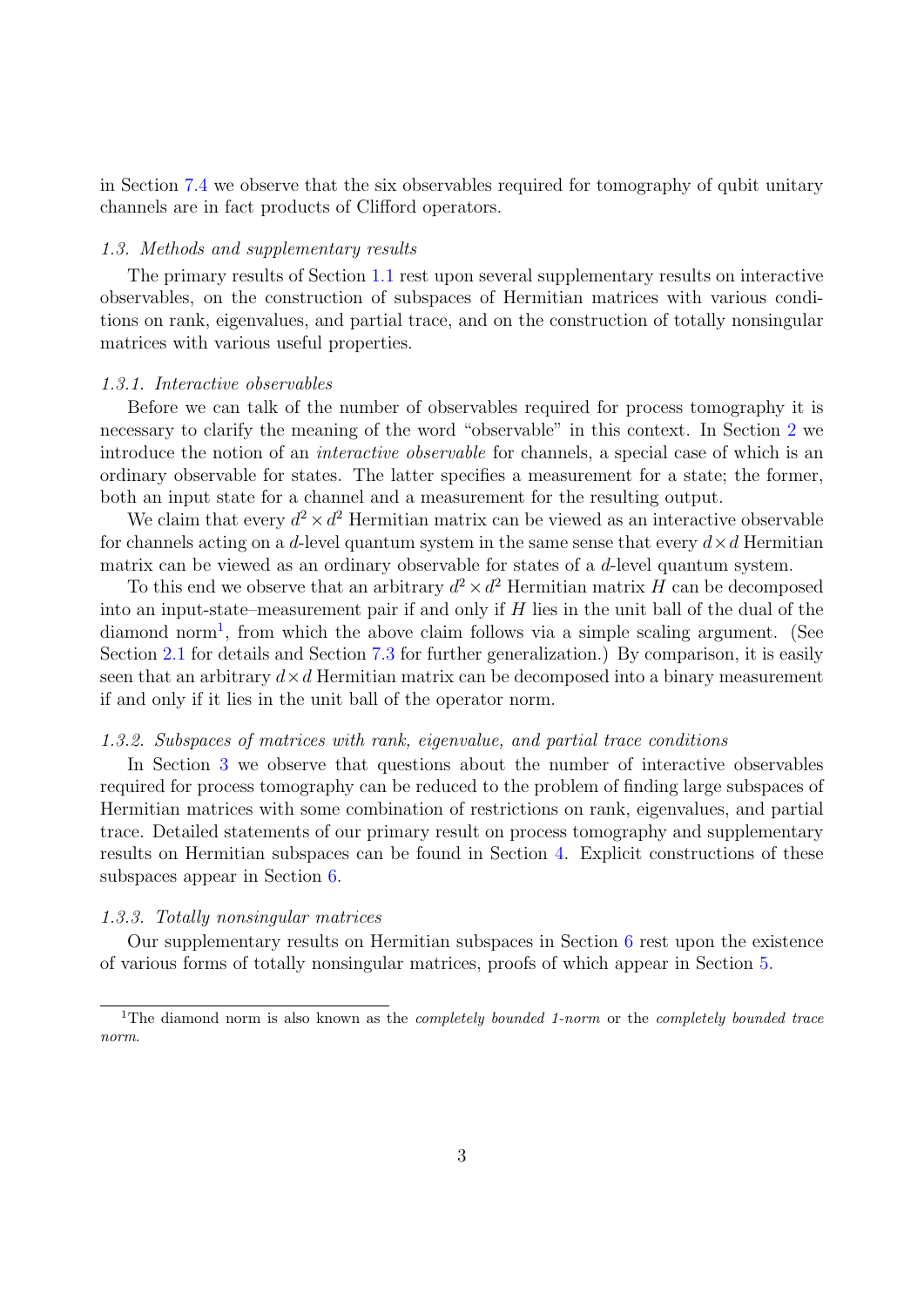#### 1.4. Notation, linear algebra, quantum formalism

We restrict attention throughout the paper to finite-dimensional linear algebra. The symbol  $\mathbb{M}_d$  denotes the  $d^2$ -dimensional complex vector space of  $d \times d$  matrices with complex entries, which is identified in the usual way with the space of linear operators acting on the d-dimensional complex Euclidean space  $\mathbb{C}^d$ .

It is helpful to give separate labels to the different factor spaces in tensor product spaces such as  $\mathbb{C}^d\otimes\mathbb{C}^d$  or  $\mathbb{M}_d\otimes\mathbb{M}_d$ . To this end the Calligraphic letters  $\mathcal{X},\mathcal{Y},\mathcal{Z}$  are used to denote isomorphic copies of  $\mathbb{C}^d$ . Tensor products such as  $\mathcal{X} \otimes \mathcal{Y}$  are abbreviated to  $\mathcal{XY}$  so that

$$
\mathcal{X}\mathcal{Y}=\mathcal{X}\otimes\mathcal{Y}\simeq\mathbb{C}^d\otimes\mathbb{C}^d\simeq\mathbb{C}^{d^2}.
$$

The symbol  $L(\mathcal{X})$  denotes the vector space of linear operators acting on X so that  $L(\mathcal{X}) \simeq M_d$ and

$$
L(\mathcal{XY}) = L(\mathcal{X} \otimes \mathcal{Y}) \simeq M_d \otimes M_d \simeq M_{d^2}.
$$

Linear maps from matrices to matrices of the form  $\Phi: L(\mathcal{X}) \to L(\mathcal{Y})$  are in one-to-one correspondence with elements of  $L(Y\mathcal{X})$  via the *Choi–Jamiolkowski isomorphism*:

$$
J(\Phi) = \sum_{i,j=1}^d \Phi(|i\rangle\langle j|) \otimes |i\rangle\langle j|.
$$

Here  $\{|1\rangle, \ldots, |d\rangle\}$  denotes the standard orthonormal basis of  $\mathbb{C}^d$  written in the ket notation.

A linear map  $\Phi: L(\mathcal{X}) \to L(\mathcal{Y})$  is: (a) completely positive if and only if  $J(\Phi)$  is positive semidefinite, (b) trace-preserving if and only if  $\text{Tr}_{\mathcal{Y}}(J(\Phi)) = I_{\mathcal{X}}$ , and (c) unital if and only if  $Tr_{\mathcal{X}}(J(\Phi)) = I_{\mathcal{Y}}$ . Moreover,  $\Phi$  is completely positive if and only if there exist linear operators  $A_1, \ldots, A_q : \mathcal{X} \to \mathcal{Y}$  with

$$
\Phi: X \mapsto \sum_{i=1}^q A_i X A_i^*.
$$

Operators with this property are called Kraus operators for  $\Phi$ . The minimum number of Kraus operators required in any such decomposition of  $\Phi$  is equal to the rank of the Choi matrix  $J(\Phi)$ .

Associated with each d-level quantum system is a d-dimensional complex Euclidean space  $X$ . The set of possible *states* of such a system is identified with the set of positive semidefinite matrices  $\rho \in L(\mathcal{X})$  with trace equal to one. The set of possible *channels* acting on such a system is identified with the set of completely positive and trace-preserving linear maps  $\Phi: L(\mathcal{X}) \to L(\mathcal{Y})$ . Each measurement of such a system with a finite number of outcomes indexed by a is represented by a finite set  $\{P_a\} \subset L(\mathcal{X})$  of positive semidefinite matrices with  $\sum_a P_a = I$ . The probability with which a system in state  $\rho$  yields outcome a when measured according to  $\{P_a\}$  is given by the inner product  $\text{Tr}(P_a \rho)$ .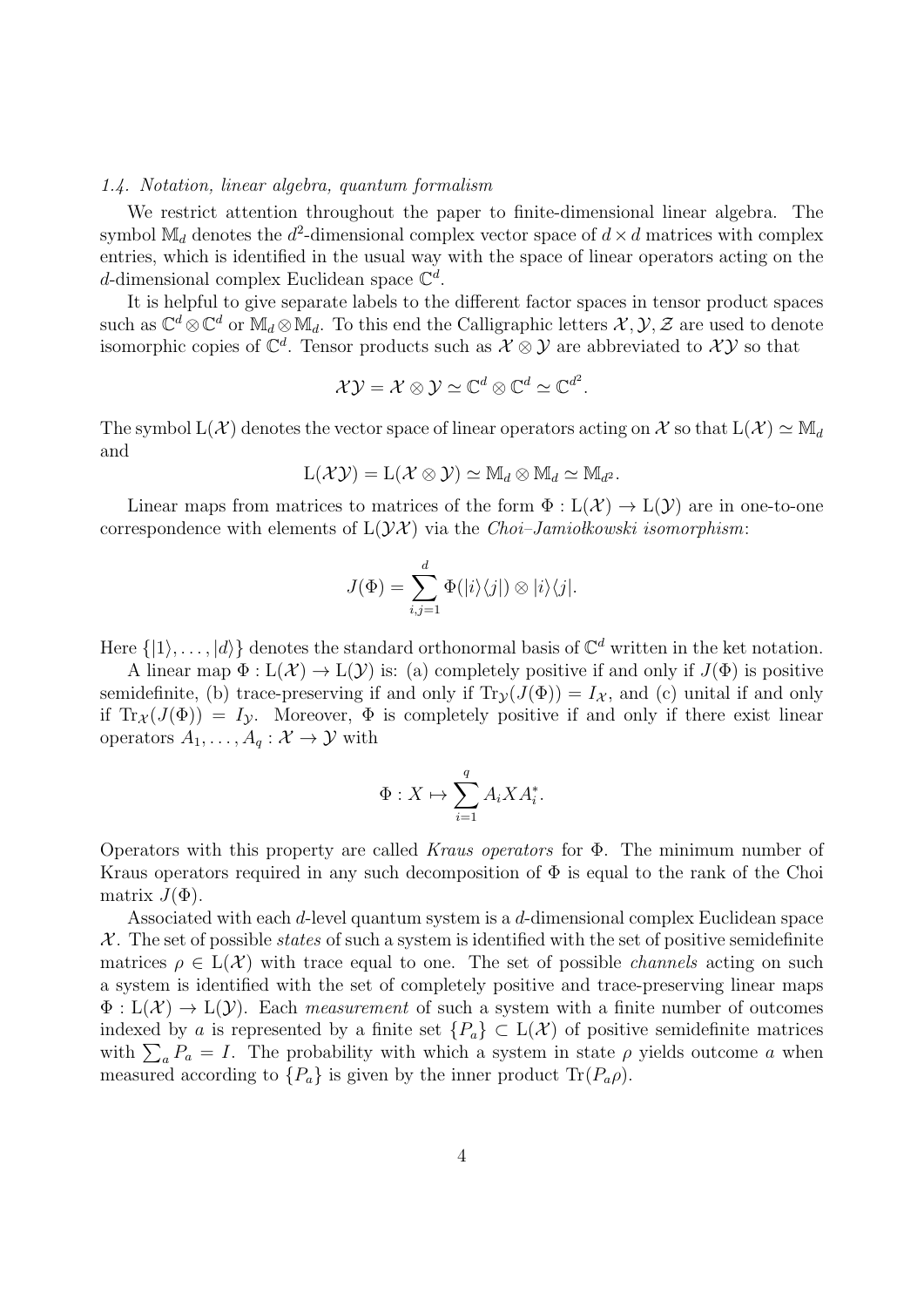# <span id="page-4-0"></span>2. Interactive observables

The concept of an observable is familiar in the context of state tomography: every  $d \times d$ Hermitian matrix  $H$  specifies an *observable* for a  $d$ -level quantum system. If that system is in state  $\rho$  then the expectation of measuring H is the quantity  $\text{Tr}(H\rho)$ .

Perhaps less widely known is the fact that every  $d^2 \times d^2$  Hermitian matrix  $H \in L(\mathcal{YX})$  can also specify an "observable" for a channel acting on a d-level quantum system. Given such a channel  $\Phi: L(\mathcal{X}) \to L(\mathcal{Y})$  the expectation of measuring H is the quantity  $\text{Tr}(HJ(\Phi))$ —the inner product between H and the Choi matrix  $J(\Phi)$  associated with  $\Phi$ . In the context of process tomography, observables such as H shall be called interactive observables in order to distinguish them from observables for states.

#### <span id="page-4-1"></span>2.1. Operational interpretation of interactive observables

What does it mean to measure an interactive observable H for a channel  $\Phi$ ? To answer this question it is helpful to recall the meaning of measurement of an ordinary observable  $H \in L(\mathcal{X})$  on a state  $\rho \in L(\mathcal{X})$ . If  $\|H\| \leq 1$  then it is easy to construct a binary measurement  ${P_{\pm}} \subset L(X)$  with  $H = P_{+} - P_{-}$ . Suppose a system in state  $\rho$  is measured according to  ${P_{\pm}}$  and suppose that we assign the quantities  $\pm 1$  to the measurement outcomes  $\pm$ . Then the expected value of this quantity is  $\text{Tr}(P_+\rho) - \text{Tr}(P_-\rho) = \text{Tr}(H\rho)$ —the expectation of measuring H. If  $||H|| > 1$  then the expectation of measuring H is simply  $||H||$  times the expectation of measuring  $H/\Vert H \Vert$ , which, again, is Tr( $H\rho$ ).

For interactive observables on channels, if  $H \in L(\mathcal{YX})$  is sufficiently small then a more elaborate construction can be used to extract from H a state  $\xi \in L(\mathcal{X} \mathcal{Z})$  and a binary measurement  $\{P_+\}\subset L(\mathcal{YZ})$  with the property that

$$
\mathrm{Tr}(HJ(\Phi)) = \mathrm{Tr}(P_+(\Phi \otimes \mathbb{1}_{\mathcal{Z}})(\xi)) - \mathrm{Tr}(P_-(\Phi \otimes \mathbb{1}_{\mathcal{Z}})(\xi)).
$$

Thus, if we apply  $\Phi$  to one of two d-level systems in joint state  $\xi$  and measure the resulting state  $(\Phi \otimes \mathbb{1}_{\mathcal{Z}})(\xi)$  according to  $\{P_{\pm}\}\$ , assigning the quantities  $\pm 1$  to the measurement outcomes  $\pm$  as before, then the expected value of this quantity is precisely the inner product  $\text{Tr}(HJ(\Phi))$  of H with the Choi matrix  $J(\Phi)$ —the expectation of measuring H.

#### <span id="page-4-2"></span>2.2. How to decompose an interactive observable

Given an interactive observable H, how does one compute the associated state  $\xi$  and measurement  ${P_{\pm}}$ ? Suppose  $H \in L(\mathcal{YX})$  is small enough that it can be written  $H =$  $Q_+ - Q_-$  for some positive matrices  $Q_{\pm}$  such that  $Q_+ + Q_- = I_{\mathcal{Y}} \otimes \rho$  for some state  $\rho \in L(\mathcal{X})$ . Such a set  ${Q_{\pm}}$  has been called a *one-round measuring co-strategy* [\[GW07\]](#page-23-5), a 1-tester [\[CDP09\]](#page-23-6), a process POVM [\[Zim08\]](#page-23-7), and an interactive measurement [\[JUW09\]](#page-23-8). Each of Refs. [\[GW07,](#page-23-5) [CDP09,](#page-23-6) [Zim08\]](#page-23-7) offers a proof that any interactive measurement  ${Q_{\pm}} \subset L(\mathcal{YX})$ can be decomposed into a state  $\xi \in L(\mathcal{X} \mathcal{Z})$  and a measurement  $\{P_{\pm}\}\subset L(\mathcal{Y} \mathcal{Z})$  with

$$
\mathrm{Tr}(Q_{\pm}J(\Phi)) = \mathrm{Tr}(P_{\pm}(\Phi \otimes \mathbb{1}_{\mathcal{Z}})(\xi))
$$

for all channels  $\Phi : L(\mathcal{X}) \to L(\mathcal{Y})$ . These proofs are constructive and the construction can be implemented efficiently on a computer.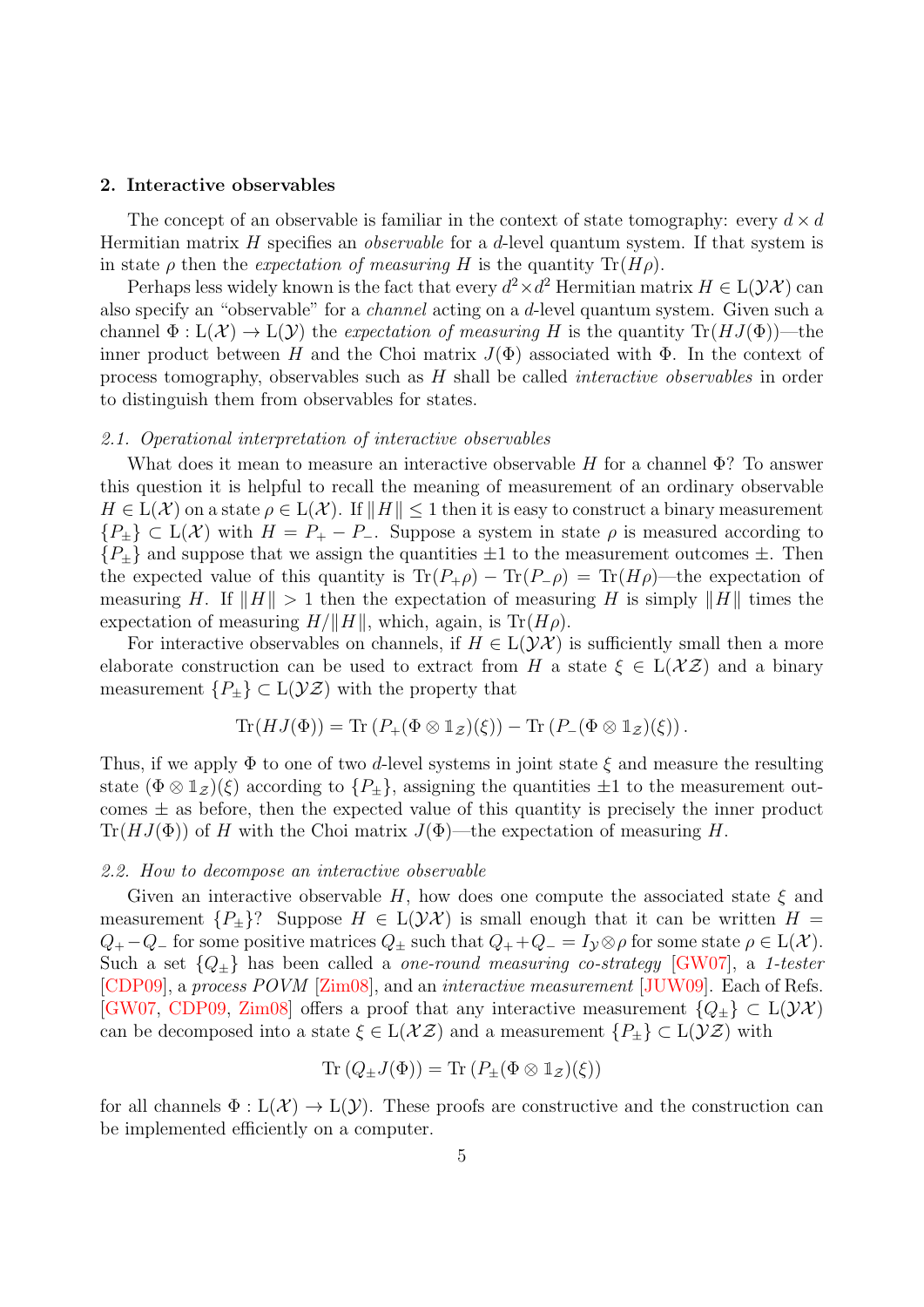We are not aware of a succinct formula for  $\xi$ ,  $\{P_{\pm}\}\$ in terms of an arbitrary interactive observable H. But such a formula can be derived for the special case in which the state  $\rho \in L(\mathcal{X})$  above is the completely mixed state  $I_{\mathcal{X}}/d$ . In this case we may take

$$
\xi=|\phi^+\rangle\langle\phi^+|
$$

where  $|\phi^+\rangle = \frac{1}{\sqrt{2}}$  $\frac{1}{d} \sum_{i=1}^d |i\rangle_{\mathcal{X}} |i\rangle_{\mathcal{Z}}$  denotes the canonical maximally entangled pure state. If we let  $H_+$  denote the positive and negative parts of H then the interactive measurement  ${Q_+}$ for  $H$  can be written

$$
Q_{\pm} = H_{\pm} + \frac{I_{\mathcal{YX}}/d - H_{+} - H_{-}}{2}
$$

and the desired measurement  $\{P_{\pm}\}\$ is given by normalization and matrix transposition:

$$
P_{\pm} = dQ_{\pm}^{\mathsf{T}}.
$$

# 2.3. Our interactive observables may be implemented with a maximally entangled state

Our results on process tomography are not sensitive to scaling. Specifically, the sets of interactive observables presented in the present paper for the purpose of identifying unitary channels can always be assumed to consist entirely of interactive observables H with  $||H|| \le$  $1/d$  so that the formulas of Section [2.2](#page-4-2) applies for extracting  $\xi$ ,  $\{P_{\pm}\}\$ from H. In particular, each of our interactive observables can be implemented by applying  $\Phi$  to the maximally entangled pure state  $|\phi^+\rangle$ —the only difference among our observables is in how the resulting state  $(\Phi \otimes \mathbb{1}_{\mathcal{Z}})(|\phi^+\rangle\langle\phi^+|)$  is measured.

In retrospect it is not surprising that a fixed maximally entangled pure input state suffices for process tomography: every channel  $\Phi$  is uniquely determined by its Choi matrix  $J(\Phi)$ , which is given by

$$
J(\Phi) = d(\Phi \otimes \mathbb{1}_{\mathcal{Z}})(|\phi^{+}\rangle\langle\phi^{+}|).
$$

#### 2.4. The dual of the diamond norm is the appropriate metric for interactive observables

In Section [2.2](#page-4-2) we claimed that a small enough Hermitian matrix  $H \in L(\mathcal{YX})$  can always be decomposed into a state  $\xi \in L(\mathcal{X} \mathcal{Z})$  and measurement  $\{P_{\pm}\}\subset L(\mathcal{Y} \mathcal{Z})$ . The curious reader might ask, "How small is 'small enough'?" The answer is that H must lie in the unit ball of the dual of the diamond norm.

Specifically, it was shown via semidefinite programming in Ref.  $\lbrack \text{Gut12} \rbrack$  that H is in the unit ball of the dual of the diamond norm if and only if it can be written  $H = Q_+ - Q_$ for some interactive measurement  ${Q_{\pm}}$ , from which the claim follows. (An alternate proof of this fact that does not use semidefinite programming follows almost immediately from  $|JK13,$  Theorem 2.

What is the dual of the diamond norm of a Hermitian operator  $H$ ? The familiar diamond norm is traditionally defined for linear maps of the form  $\Psi : L(\mathcal{X}) \to L(\mathcal{Y})$  so let us begin by considering the dual of the diamond norm for linear maps of this form:

$$
\|\Psi\|_{\diamond}^* \stackrel{\text{def}}{=} \max_{\|\Phi\|_{\diamond} \leq 1} \langle \Phi, \Psi \rangle.
$$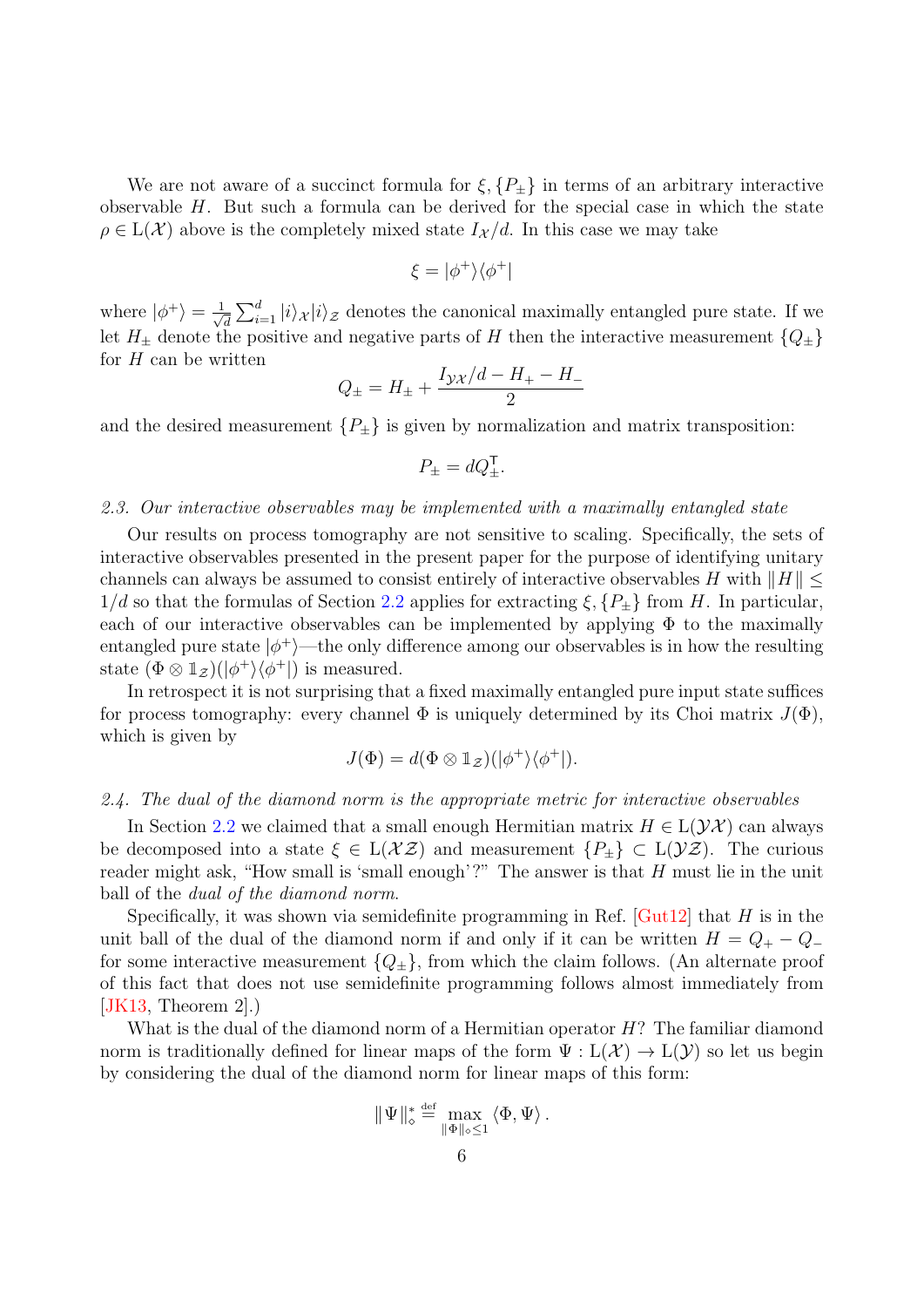Here the inner product  $\langle \Phi, \Psi \rangle$  between two linear maps  $\Phi, \Psi : L(\mathcal{X}) \to L(\mathcal{Y})$  is defined in the natural way by

$$
\langle \Phi, \Psi \rangle \stackrel{\text{def}}{=} \sum_{i,j=1}^{\dim(\mathcal{X})} \text{Tr} \left( \Phi(|i\rangle\langle j|)^* \Psi(|i\rangle\langle j|) \right) = \text{Tr}(J(\Phi)^* J(\Psi)).
$$

The diamond norm and its dual can also be defined for operators  $H \in L(\mathcal{YX})$  via the Choi– Jamio kowski isomorphism. To this end let  $\Psi_H : L(\mathcal{X}) \to L(\mathcal{Y})$  be the unique linear map with  $J(\Psi_H) = H$ . The diamond norm and its dual of H are thus given by

$$
||H||_{\diamond} \stackrel{\text{def}}{=} ||\Psi_H||_{\diamond},
$$
  

$$
||H||_{\diamond}^* \stackrel{\text{def}}{=} ||\Psi_H||_{\diamond}^*.
$$

# <span id="page-6-0"></span>3. Reduction to finding large spaces

Now that we have formally defined the concept of an interactive observable we may return to the question of the number of such observables required to uniquely identify a unitary or low-rank channel. Previous works on state tomography began by reducing the problem to one of finding large subspaces of traceless Hermitian matrices of high rank [\[HMW13\]](#page-23-0) or with a prescribed number of positive eigenvalues  $\text{[CDJ+13]}$  $\text{[CDJ+13]}$  $\text{[CDJ+13]}$ . Following this lead, we begin by reducing the problem of process tomography to one of finding large subspaces of Hermitian matrices with zero partial trace (as opposed to zero trace) and having large rank or a prescribed number of positive eigenvalues.

Let  $H_1, \ldots, H_m \in L(\mathcal{YX})$  be arbitrary  $d^2 \times d^2$  Hermitian matrices, which we view as interactive observables for channels acting on a d-level quantum system as discussed in Section [2,](#page-4-0) and let  $\vec{H} = (H_1, \ldots, H_m)$  denote an arbitrary ordering of these observables. For any Hermitian matrix  $X \in L(\mathcal{YX})$  we write

$$
\vec{H}(X) = (\text{Tr}(H_1X), \dots, \text{Tr}(H_mX)) \in \mathbb{R}^m
$$

so that for each channel  $\Phi : L(\mathcal{X}) \to L(\mathcal{Y})$  the symbol  $\vec{H}(J(\Phi))$  denotes an ordered vector of expectations obtained by measuring each of  $H_1, \ldots, H_m$  with respect to  $\Phi$ . Under this notation, a set  $\{H_1, \ldots, H_m\}$  of interactive observables uniquely identifies channels in A among channels in B if and only if  $\vec{H}(J(\Phi)) \neq \vec{H}(J(\Psi))$  for each choice of distinct  $\Phi \in A$ and  $\Psi \in B$ .

Let  $V \subset Q \subset L(\mathcal{YX})$  be Hermitian subspaces of  $L(\mathcal{YX})$  such that

- 1.  $J(\Phi) J(\Psi) \in \mathbf{Q}$  for each choice of  $\Phi \in A$  and  $\Psi \in B$ .
- 2.  $J(\Phi) J(\Psi) \notin V$  for any choice of distinct channels  $\Phi \in A$  and  $\Psi \in B$ .

A space V with these properties called a *discriminating subspace* for A, B. Letting  $V^{\perp}$  denote the orthogonal compliment of **V** within **Q**, we claim that any spanning set  $\{H_1, \ldots, H_m\}$ of  $V^{\perp}$  uniquely identifies channels in A among channels in B.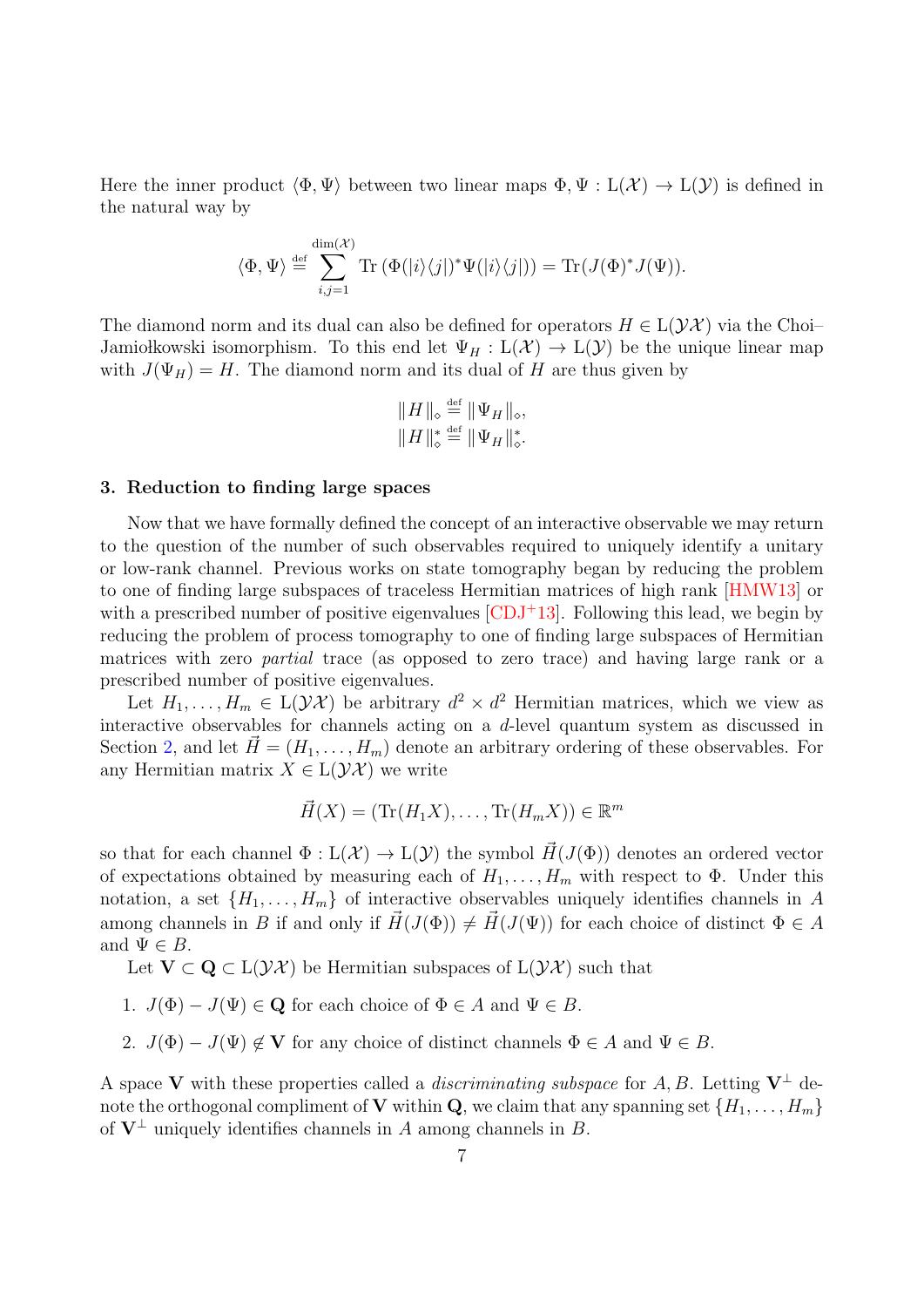To see this, let  $\vec{H} = (H_1, \ldots, H_m)$  be any list of interactive observables such that the space  $\mathbf{V} = (\text{span}\{H_1, \ldots, H_m\})^{\perp}$  is a discriminating subspace for  $A, B$ . Then for any distinct channels  $\Phi \in A, \Psi \in B$  we have

$$
\vec{H}(J(\Phi)) = \vec{H}(J(\Psi)) \iff \vec{H}(J(\Phi) - J(\Psi)) = \vec{0}
$$
  
\n
$$
\iff J(\Phi) - J(\Psi) \in \mathbf{V}
$$
  
\n
$$
\implies \text{ either } \Phi \notin A \text{ or } \Psi \notin B
$$

from which we conclude that  $\{H_1, \ldots, H_m\}$  uniquely identifies each channel A among channels in B.

Given spaces  $V, Q$  as above, the number m of interactive observables required to identify channels in  $A$  among channels in  $B$  is given by

$$
m = \dim(\mathbf{V}^{\perp}) = \dim(\mathbf{Q}) - \dim(\mathbf{V}).
$$

This number is minimized when the dimension of  $Q$  is minimal and the dimension of  $V$  is maximal.

It appears that there is little flexibility in the choice of Q: in this paper we take Q to be one of the two spaces

$$
\mathbf{Q}_{\text{all}} \stackrel{\text{def}}{=} \text{span}\left\{ J(\Phi) - J(\Psi) \mid \Phi, \Psi : \mathcal{L}(\mathcal{X}) \to \mathcal{L}(\mathcal{Y}) \text{ are channels } \right\} = \left\{ Q \in \mathcal{L}(\mathcal{Y}\mathcal{X}) \mid \text{Tr}_{\mathcal{Y}}(Q) = 0_{\mathcal{X}} \right\}
$$
(1)

$$
\mathbf{Q}_{\text{unital}} \stackrel{\text{def}}{=} \text{span} \{ J(\Phi) - J(\Psi) \mid \Phi, \Psi : \mathcal{L}(\mathcal{X}) \to \mathcal{L}(\mathcal{Y}) \text{ are unital channels } \} \tag{2}
$$
\n
$$
= \{ Q \in \mathcal{L}(\mathcal{Y}\mathcal{X}) \mid \text{Tr}_{\mathcal{Y}}(Q) = \text{Tr}_{\mathcal{X}}(Q) = 0 \}
$$

having

<span id="page-7-3"></span><span id="page-7-2"></span>
$$
\dim(\mathbf{Q}_{\text{all}}) = d^4 - d^2
$$

$$
\dim(\mathbf{Q}_{\text{unital}}) = d^4 - 2d^2 + 1
$$

The difficulty lies in exhibiting large discriminating subspaces  $V \subset Q$  for A, B; the remainder of this paper is devoted to this task for various choices of sets A, B.

# <span id="page-7-0"></span>4. Detailed statement of results

We address the following three questions on process tomography:

<span id="page-7-1"></span>How many interactive observables are required in order to uniquely identify...

- 1. ...channels with at most q Kraus operators among other channels with at most q Kraus operators?
- <span id="page-7-4"></span>2. ...channels with at most q Kraus operators among all other channels?
- <span id="page-7-5"></span>3. ...unital channels with at most q Kraus operators among all other unital channels?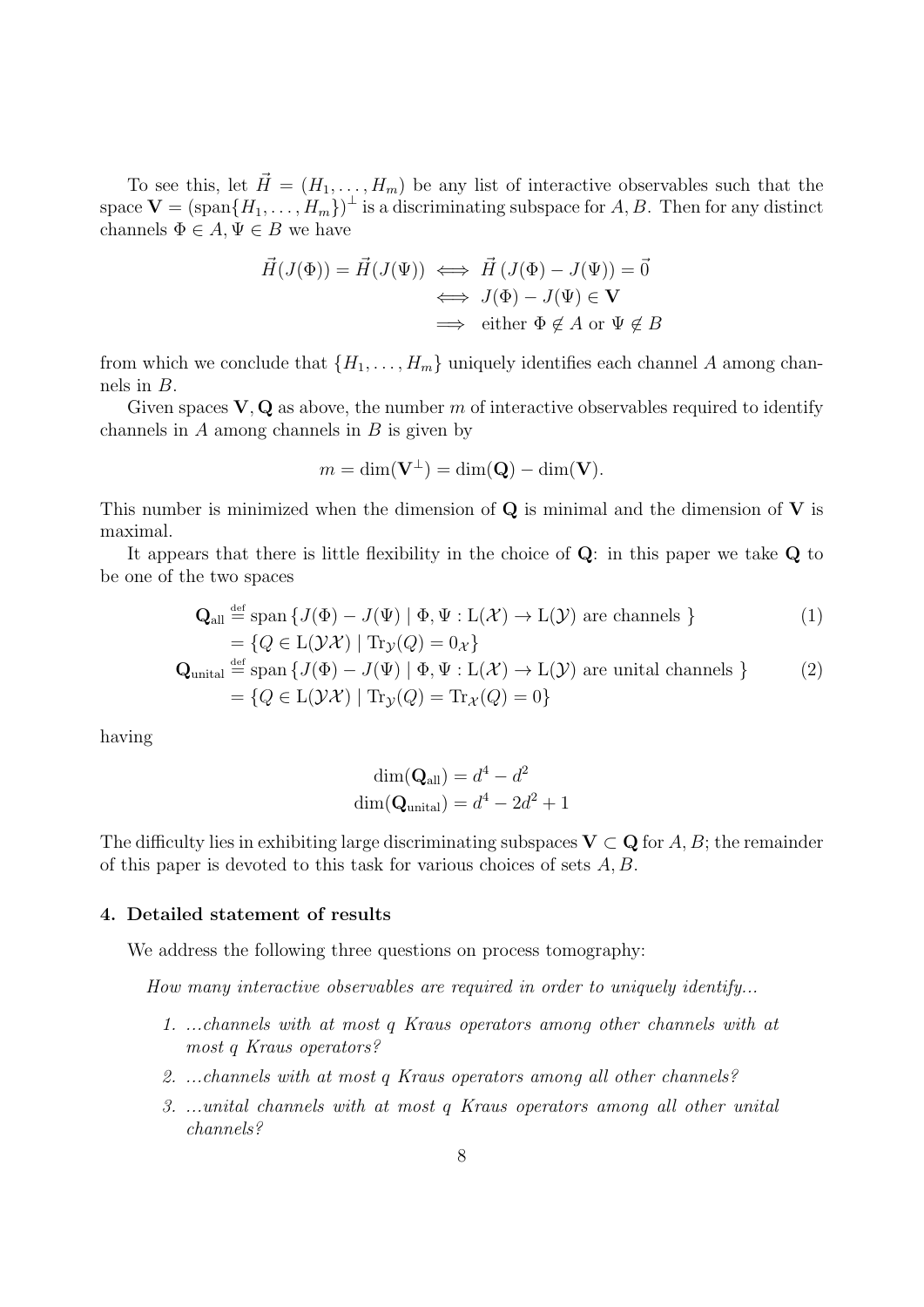In Section [3](#page-6-0) we reduced questions of this type to the problem of finding large discriminating subspaces. For each of these three questions we identify a potential class of discriminating subspaces and we assert the explicit constructibility of a subspace in that class. (The constructions themselves are given in Section [6.](#page-13-0)) Answers to the above questions are given in Section [4.4](#page-9-1) after we have enumerated our subspace constructions in Sections [4.1–](#page-8-0)[4.3.](#page-9-2)

# <span id="page-8-0"></span>4.1. Question [1:](#page-7-1) Identification among channels with few Kraus operators

The subspace  $\mathbf{Q}_{all}$  of Eq. [\(1\)](#page-7-2) contains the difference  $J(\Phi) - J(\Psi)$  for every choice of channels  $\Phi, \Psi : L(\mathcal{X}) \to L(\mathcal{Y})$ . If  $\Phi, \Psi$  each have at most q Kraus operators then their Choi matrices  $J(\Phi)$ ,  $J(\Psi)$  each have rank at most q and so it must be that rank $(J(\Phi) - J(\Psi)) \leq 2q$ . Thus, any subspace of  $V \subset Q_{all}$  in which every element has rank at least  $2q + 1$  is a discriminating subspace for question [1.](#page-7-1)

<span id="page-8-2"></span>**Proposition 1** (Subspaces of high-rank matrices with vanishing partial trace). If  $d^2 \geq$  $2q + 1 \geq 3$  then there exists a subspace  $\mathbf{V}_{2q} \subset L(\mathcal{YX})$  of  $d^2 \times d^2$  Hermitian matrices of dimension

$$
\dim(\mathbf{V}_{2q}) = \begin{cases} (d^2 - 2q)^2 - (d - \lfloor (2q + d - 1)/d \rfloor)^2 & \text{if } d \text{ is odd} \\ (d^2 - 2q)^2 - (d - \lfloor (2q + d - 2)/d \rfloor)^2 & \text{otherwise} \end{cases}
$$

such that every nonzero  $V \in V_{2q}$  has rank at least  $2q + 1$  and  $Tr_V(V) = 0_{\mathcal{X}}$ .

In the special case of question [1](#page-7-1) in which  $q = 1$  we are asked to identify unitary channels among other unitary channels. Because every unitary channel is also a unital channel it holds that the difference  $J(\Phi) - J(\Psi)$  is contained in the smaller subspace  $\mathbf{Q}_{\text{unital}}$  of Eq. [\(2\)](#page-7-3). In this case, a slight improvement can be obtained if we construct a discriminating subspace within  $\mathbf{Q}_{\text{unital}}$ .

<span id="page-8-1"></span>Proposition 2 (Subspaces of rank-three matrices with two vanishing partial traces). If  $d \geq 3$  then there exists a subspace  $V_{2,\text{unital}} \subset L(\mathcal{YX})$  of  $d^2 \times d^2$  Hermitian matrices of dimension

$$
\dim(\mathbf{V}_{2,\text{unital}}) = d^4 - 6d^2 + 2d + 5
$$

such that every nonzero  $V \in V_{2,\text{unital}}$  has rank at least 3 and  $\text{Tr}_\mathcal{Y}(V) = \text{Tr}_\mathcal{X}(V) = 0$ . If  $d = 2$  then there exists such a subspace of dimension 3.

Proposition [2](#page-8-1) serves to reduce the number of interactive measurements from 9 to 6 in the  $d = 2$  case of identifying unitary channels among other unitaries. Otherwise, it reduces that number only by 1.

# 4.2. Question [2:](#page-7-4) Identification among all channels

As observed in Section [4.1,](#page-8-0) the subspace  $\mathbf{Q}_{all}$  of Eq. [\(1\)](#page-7-2) contains the difference  $J(\Phi)$  –  $J(\Psi)$  for every choice of channels  $\Phi, \Psi : L(\mathcal{X}) \to L(\mathcal{Y})$ . If  $\Phi$  has at most q Kraus operators then its Choi matrix  $J(\Phi)$  has rank at most q and so it must be that  $J(\Phi) - J(\Psi)$  has at most q positive eigenvalues for any choice of channel Ψ. Thus, any subspace of  $V \subset Q_{all}$  in which every element has at least  $q + 1$  positive eigenvalues is a discriminating subspace for question [2.](#page-7-4)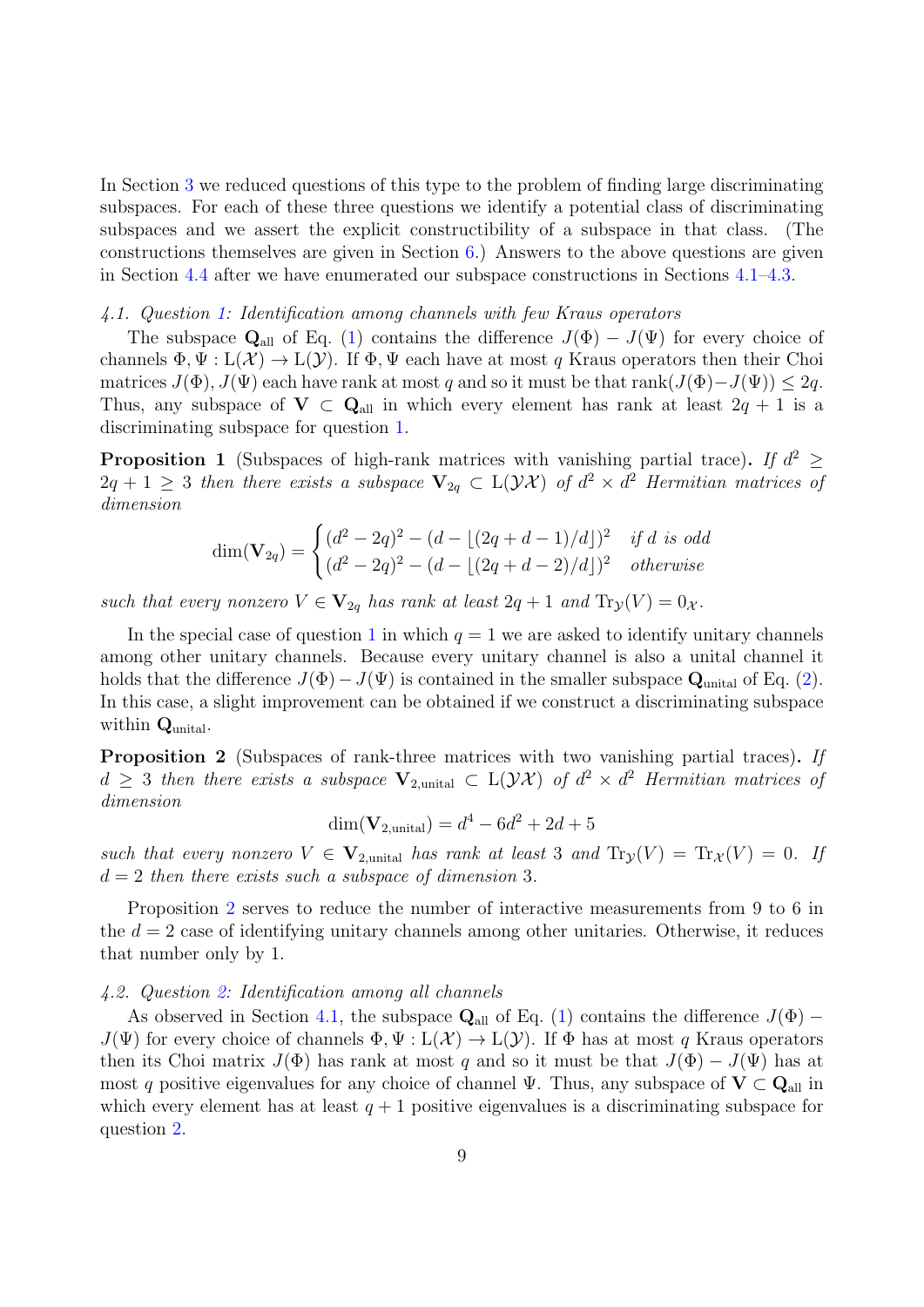<span id="page-9-3"></span>Proposition 3 (Subspaces of matrices with many positive eigenvalues and vanishing partial trace). If  $d^2 \geq 2q + 2 \geq 2$  then there exists a subspace  $\mathbf{V}_{q+} \subset L(\mathcal{YX})$  of  $d^2 \times d^2$  Hermitian matrices of dimension

$$
\dim(\mathbf{V}_{q+}) = \begin{cases} d^4 - (4q+1)d^2 + (4q^2+2q) & \text{if } q \ge d \\ d^4 - (4q+1)d^2 + (4q^2+2q) - (d-q)(d-q-1) & \text{otherwise} \end{cases}
$$

such that every nonzero  $V \in V_{q+}$  has at least  $q+1$  positive eigenvalues and  $\text{Tr}_{\mathcal{Y}}(V) = 0_{\mathcal{X}}$ .

#### <span id="page-9-2"></span>4.3. Question [3:](#page-7-5) Identification among unital channels

The subspace  $\mathbf{Q}_{\text{unital}}$  of Eq. [\(2\)](#page-7-3) contains the difference  $J(\Phi) - J(\Psi)$  for every choice of unital channels  $\Phi, \Psi : L(\mathcal{X}) \to L(\mathcal{Y})$ . If  $\Phi$  has at most q Kraus operators then its Choi matrix  $J(\Phi)$  has rank at most q and so it must be that  $J(\Phi) - J(\Psi)$  has at most q positive eigenvalues for any choice of channel  $\Psi$ . Thus, any subspace of  $V \subset Q_{\text{unital}}$  in which every element has at least  $q + 1$  positive eigenvalues is a discriminating subspace for question [3.](#page-7-5)

<span id="page-9-4"></span>Proposition 4 (Subspaces of matrices with many positive eigenvalues and two vanishing partial traces). If  $d^2 \geq 2q + 2 \geq 2$  then there exists a subspace  $\mathbf{V}_{q+\text{,unital}} \subset \mathcal{L}(\mathcal{YX})$  of  $d^2 \times d^2$ Hermitian matrices of dimension

$$
\dim(\mathbf{V}_{q+,\text{unital}}) \ge \dim(\mathbf{V}_{q+}) - d^2 + d + 2,
$$

where dim( $V_{q+}$ ) is as in Proposition [3,](#page-9-3) such that every nonzero  $V \in V_{q+,\text{unital}}$  has at least  $q + 1$  positive eigenvalues and  $\text{Tr}_{\mathcal{Y}}(V) = \text{Tr}_{\mathcal{X}}(V) = 0.$ 

Indeed, the bound on the dimension of  $V_{q+\text{,unital}}$  in Theorem [4](#page-9-4) can be improved slightly when  $q > d$ , but it is too cumbersome to write the precise quantity here: see Section [6.2](#page-16-0) for details.

<span id="page-9-1"></span>4.4. The number of interactive observables required for process tomography

Our answers to questions [1–](#page-7-1)[3](#page-7-5) from the beginning of this section are as follows.

<span id="page-9-0"></span>**Theorem 5** (Process tomography with  $O(d^2)$  interactive observables). The following hold for channels acting on a d-level quantum system:

<span id="page-9-5"></span>1.  $d^4 - d^2 - \text{dim}(\mathbf{V}_{2q})$  interactive observables suffice to identify all channels with at most q Kraus operators among all other channels with at most q Kraus operators.

(Here dim $(\mathbf{V}_{2q})$  is given in Proposition [1.](#page-8-2))

In the special case of identifying unitaries among unitaries  $(q = 1)$ , Proposition [2](#page-8-1) further reduces this number to  $4d^2 - 2d - 4$  for  $d \geq 3$  and from 9 to 6 when  $d = 2$ .

2.  $d^4 - d^2 - \dim(\mathbf{V}_{q+})$  interactive observables suffice to identify all channels with at most q Kraus operators among all other channels.

(Here dim $(\mathbf{V}_{q+})$  is given in Proposition [3.](#page-9-3))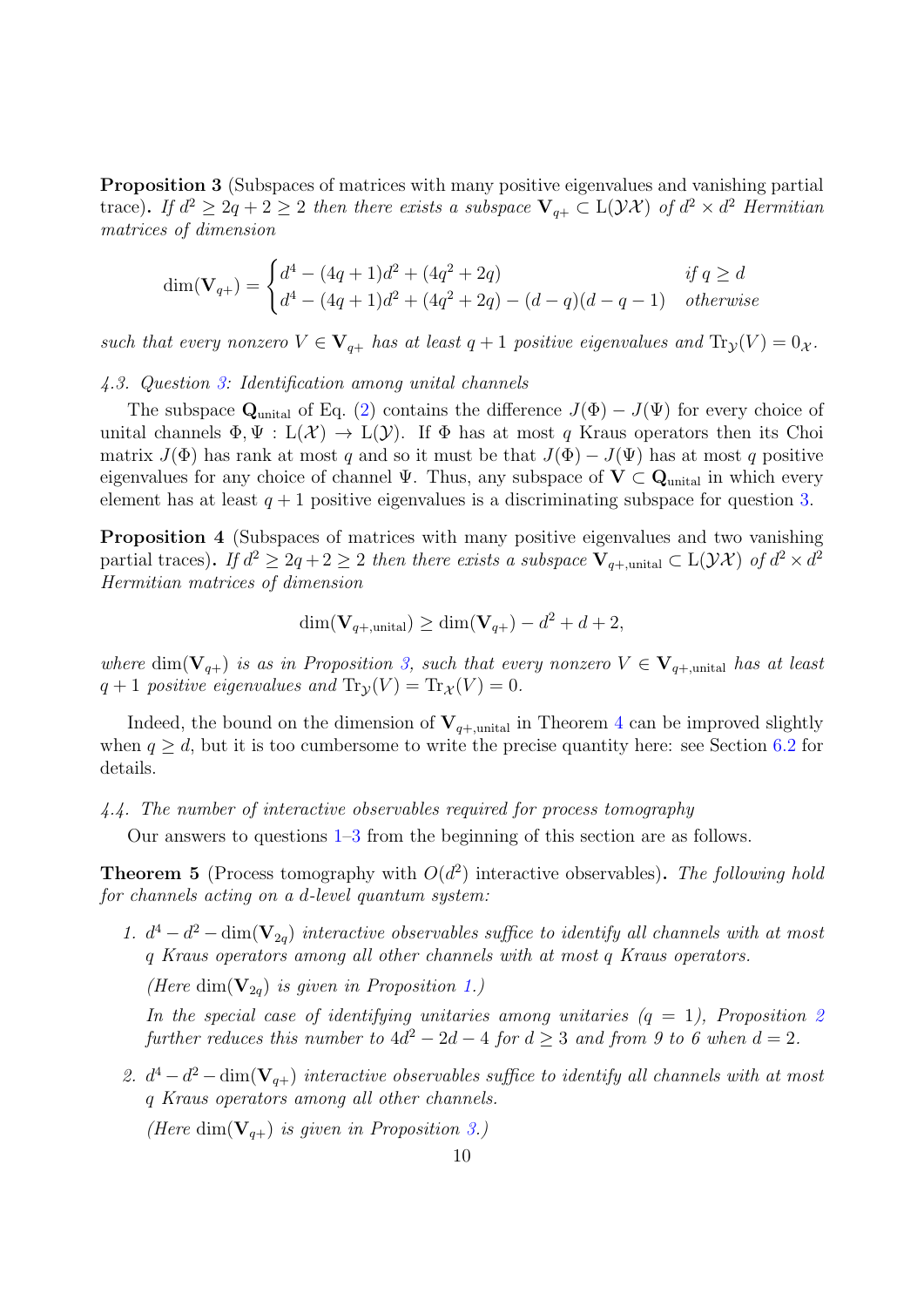3.  $d^4-2d^2+1-\dim(\mathbf{V}_{q+,\text{unital}})$  interactive observables suffice to identify all unital channels with at most q Kraus operators among all other unital channels.

(Here dim( $\mathbf{V}_{q+\text{,unital}}$ ) is given in Proposition [4.](#page-9-4))

The claims of Section [1.1](#page-1-0) are recovered from Theorem [5](#page-9-0) in the special case  $q = 1$ .

# <span id="page-10-0"></span>5. Notes on total nonsingularity

The remainder of the paper is devoted to the construction of the large subspaces of Hermitian matrices satisfying the various partial trace, rank, and eigenvalue restrictions described in Section [4.](#page-7-0) Our key building block in the construction of such subspaces (and indeed, one of the building blocks used in each of Refs.  $[CMW08, HMW13, CDJ<sup>+</sup>13]$  $[CMW08, HMW13, CDJ<sup>+</sup>13]$  $[CMW08, HMW13, CDJ<sup>+</sup>13]$  $[CMW08, HMW13, CDJ<sup>+</sup>13]$  $[CMW08, HMW13, CDJ<sup>+</sup>13]$  $[CMW08, HMW13, CDJ<sup>+</sup>13]$  is the notion of totally nonsingular matrices—matrices in which every square submatrix is nonsingular.

# <span id="page-10-1"></span>5.1. Total nonsingularity and high-rank subspaces

One of the most well-known examples of a totally non-singular matrix is a Vandermonde matrix [\[Fal01\]](#page-23-12)

$$
\begin{bmatrix}\n1 & \alpha_1 & \alpha_1^2 & \cdots & \alpha_1^{d-1} \\
1 & \alpha_2 & \alpha_2^2 & \cdots & \alpha_2^{d-1} \\
\vdots & \vdots & \vdots & \ddots & \vdots \\
1 & \alpha_d & \alpha_d^2 & \cdots & \alpha_d^{d-1}\n\end{bmatrix}
$$

in which  $0 < \alpha_1 < \alpha_2 < \cdots < \alpha_d$ . Although only a few other explicit families of totally nonsingular matrices are known, total nonsingularity is a general phenomenon in the sense that the matrices that are not totally nonsingular form a set of measure zero.

The ways in which totally nonsingular matrices are used to construct high-rank subspaces in Refs. [\[CMW08,](#page-23-11) [HMW13,](#page-23-0) [CDJ](#page-23-1)+13] are all similar and involve placing the columns of a totally nonsingular matrix along diagonals of matrices. For example, one way to construct a real 9-dimensional subspace  $V \subseteq M_4$  of Hermitian matrices such that every nonzero  $V \in V$ has rank $(V) > 2$  is to construct matrices with columns of Vandermonde matrices down various diagonals as follows (we use  $\cdot$  to denote 0 entries):

$$
D_1 = \begin{bmatrix} 1 & \cdot & \cdot & \cdot \\ \cdot & 1 & \cdot & \cdot \\ \cdot & \cdot & 1 & \cdot \\ \cdot & \cdot & \cdot & 1 \end{bmatrix} \qquad D_2 = \begin{bmatrix} 1 & \cdot & \cdot & \cdot \\ \cdot & 2 & \cdot & \cdot \\ \cdot & \cdot & 3 & \cdot \\ \cdot & \cdot & \cdot & 4 \end{bmatrix} \qquad D_3 = \begin{bmatrix} 1 & \cdot & \cdot & \cdot \\ \cdot & 4 & \cdot & \cdot \\ \cdot & \cdot & 9 & \cdot \\ \cdot & \cdot & \cdot & 16 \end{bmatrix}
$$
\n
$$
D_4 = \begin{bmatrix} \cdot & 1 & \cdot & \cdot \\ \cdot & 1 & \cdot & \cdot \\ \cdot & \cdot & \cdot & 1 \end{bmatrix} \qquad D_5 = \begin{bmatrix} \cdot & 1 & \cdot & \cdot \\ \cdot & 2 & \cdot & \cdot \\ \cdot & \cdot & 3 & \cdot \\ \cdot & \cdot & \cdot & 3 \end{bmatrix} \qquad D_6 = \begin{bmatrix} \cdot & 1 & \cdot \\ \cdot & 1 & \cdot \\ \cdot & \cdot & \cdot & 1 \\ \cdot & \cdot & \cdot & \cdot \end{bmatrix}.
$$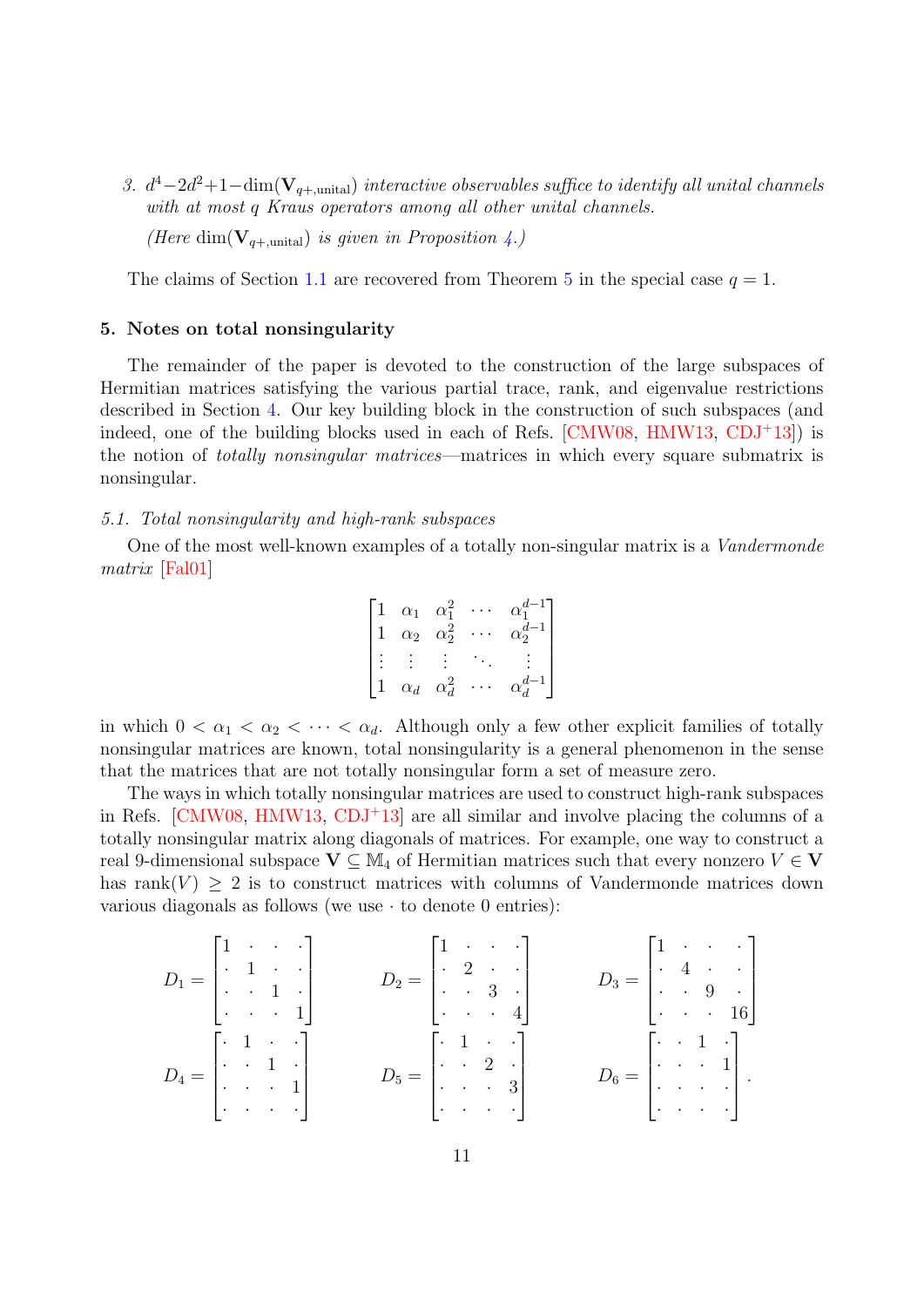Then the 9 Hermitian matrices  $\{H_j\}$  defined by  $H_j = D_j$   $(1 \le j \le 3)$ ,  $H_j = D_j + D_j^*$  $(4 \leq j \leq 6)$ , and  $H_j = iD_{j-3} - iD_{j-3}^*$   $(7 \leq j \leq 9)$  span a real subspace in which every nonzero matrix has rank at least 2. To see this, notice that in every real linear combination of the  $H_j$ 's, there is an upper-right-most diagonal that is nonzero, and that diagonal has at least 2 nonzero entries. The corresponding  $2 \times 2$  submatrix is thus nonsingular, which implies that the matrix has rank at least 2.

In order to generalize this argument to different dimensions and ranks, we need a way of generating columns (to be placed down various diagonals of the matrices  $\{H_i\}$ ) with the property that their linear combinations do not have "too many" zero entries. The following lemma, which is well-known, shows that totally nonsingular matrices serve this purpose.

<span id="page-11-3"></span>**Lemma 6.** Let  $c \leq r$  be positive integers. If  $V \in M_d$  is such that all of its  $r \times c$  submatrices have full rank c, then any linear combination of c columns of V contains at most  $r - 1$  zero entries.

*Proof.* Suppose for a contradiction that some linear combination of  $c$  columns of  $V$  contained r or more zero entries. Then the  $r \times c$  submatrix of V whose columns correspond to the c columns in the linear combination and whose rows correspond to r of the zero entries must have rank at most  $c - 1$ , which is a contradiction.  $\Box$ 

#### 5.2. Variations of total nonsingularity combined with linear constraints

While totally nonsingular matrices are useful for the construction of subspaces of highrank matrices, the subspaces we wish to construct must also satisfy certain partial trace conditions. Thus we don't need totally nonsingular matrices themselves, but rather matrices such that certain subsets of their rows sum to 0, yet their submatrices all have high rank. The following two lemmas serve this purpose—the first lemma when there is one partial trace constraint, the second when there are two.

The first lemma is intuitive enough (albeit slightly technical) that we only provide an "intuitive" and not terribly rigorous proof. The second lemma of this section is much less straightforward, so it is proved rigorously using algebraic geometry techniques. The same techniques could be directly adapted to rigorously prove the first lemma.

<span id="page-11-2"></span>**Lemma 7.** For all  $d, k, m \geq 1$ , if we define  $f(r) := r - \min(|r/d|, k)$  then there exists  $V \in \mathbb{M}_{dk+m-1}$  with the following two properties:

- <span id="page-11-1"></span>1. For all  $0 \leq j \leq k$ , the sum of rows  $jd+1, jd+2, \ldots, (j+1)d$  of V equals 0.
- <span id="page-11-0"></span>2. For all  $1 \le r \le dk+m$ , every  $r \times f(r)$  submatrix of V has full rank  $f(r)$ .

Proof. Observe that property [2](#page-11-0) is satisfied by a generic matrix with property [1.](#page-11-1) Indeed, suppose first that  $m = 1$  and the entries of V are selected uniformly at random from the interval  $[0, 1]$  subject to the constraint that every dth row is the negative of the sum of the previous  $d-1$  rows. If  $r \geq c$  then, generically, every  $r \times c$  submatrix of V will have rank  $\min\{r-\ell, c\}$ , where  $\ell$  is the number of distinct values of j such that this submatrix contains each of the d rows  $jd + 1$ ,  $jd + 2, \ldots, (j + 1)d$  of V. Since  $\ell \leq |r/d|$ , the result in the  $m = 1$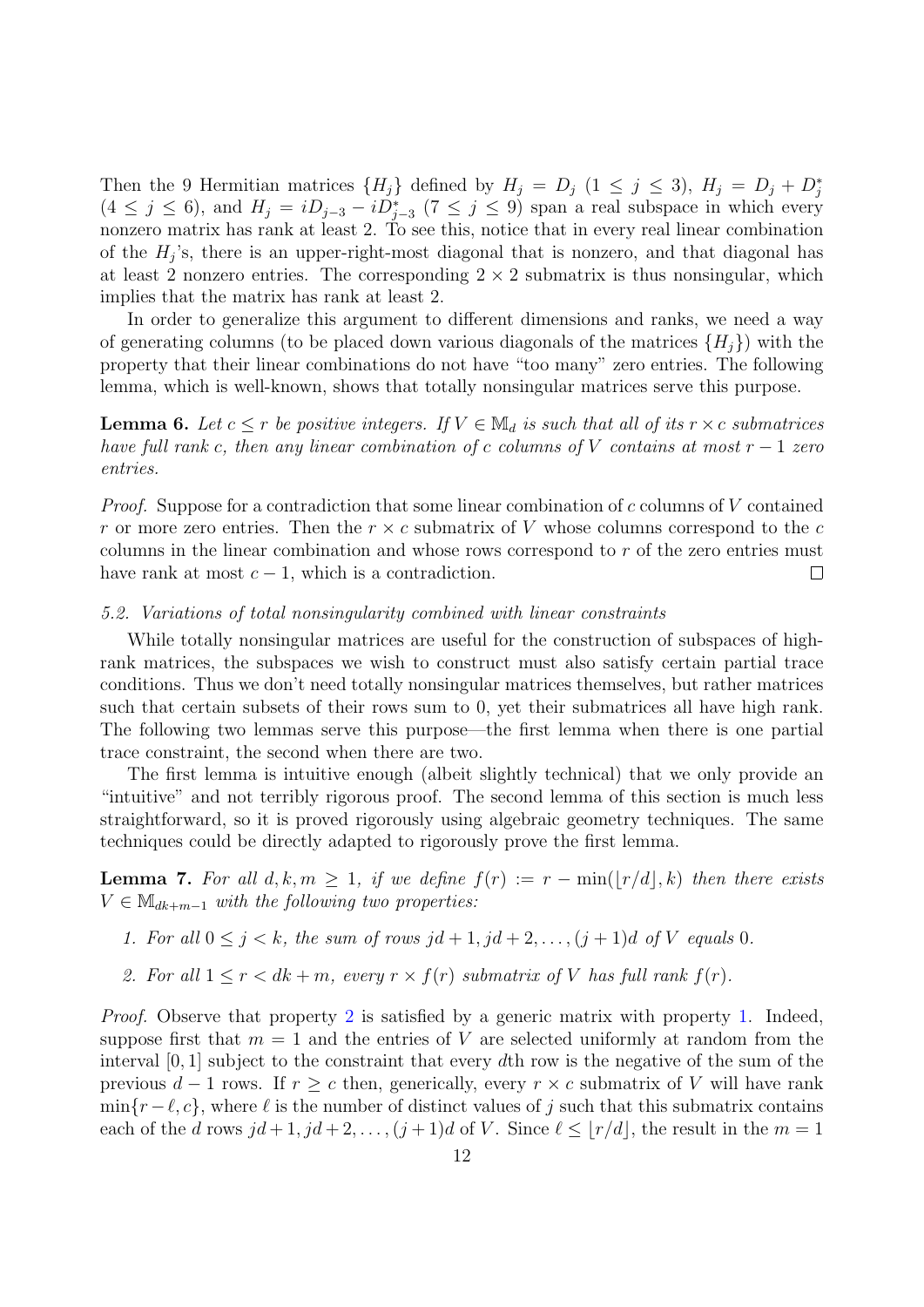case follows by letting  $c = r - |r/d|$ . For the case of general m, simply append  $m - 1$ randomly-generated rows to the bottom of V.  $\Box$ 

To help illustrate Lemma [7,](#page-11-2) we note that in the  $d = k = 2, m = 1$  case it says that there exist  $4 \times 4$  matrices such that the sum of the first two rows equals 0, the sum of the last two rows equals 0, every  $1 \times 1$  submatrix has rank 1, and every  $3 \times 2$  submatrix has rank 2 (it also says that every  $2 \times 1$  submatrix has rank 1 and that every  $4 \times 2$  submatrix has rank 2, but these properties follow automatically from the  $1 \times 1$  and  $3 \times 2$  rank properties). Such a matrix is easily constructed simply by randomly generating the first and third rows, setting the second and fourth rows equal to their negatives, and then verifying that the rank conditions are satisfied. For example, it is easily-verified that the following matrix satisfies all of the requirements:

$$
\begin{bmatrix} 1 & 1 & 1 & 1 \ -1 & -1 & -1 & -1 \ 1 & 2 & 3 & 4 \ -1 & -2 & -3 & -4 \ \end{bmatrix}.
$$

While Lemma [7](#page-11-2) is useful for constructing subspaces of high-rank matrices with vanishing partial trace, we also need to construct subspaces of high-rank matrices with two vanishing partial traces. The following lemma serves this purpose.

<span id="page-12-4"></span>**Lemma 8.** For all  $d \geq 1$ , if we define  $f(r) := min(r - \lfloor (r-1)/(d-1) \rfloor, (d-1)^2)$  then there exists  $V \in M_{d^2}$  with the following three properties:

- <span id="page-12-0"></span>1. For all  $0 \leq j \leq d$ , the sum of rows  $jd+1, jd+2, \ldots, (j+1)d$  of V equals 0.
- <span id="page-12-1"></span>2. For all  $0 \le j < d$ , the sum of rows  $j + 1, j + 1 + d, j + 1 + 2d, ..., j + 1 + (d - 1)d$  of V equals 0.
- <span id="page-12-2"></span>3. For all  $1 \le r \le d^2$ , every  $r \times f(r)$  submatrix of V has full rank  $f(r)$ .

Proof. As in the proof of Lemma [7,](#page-11-2) observe that a generic matrix that satisfies properties [1](#page-12-0) and [2](#page-12-1) also satisfies property [3.](#page-12-2) This lemma is perhaps less intuitive than Lemma [7](#page-11-2) though, so we prove it a bit more formally.

We begin by noting that the set of matrices satisfying conditions [1](#page-12-0) and [2](#page-12-1) of the lemma forms an irreducible real algebraic variety  $\mathcal{Z} \subseteq \mathbb{R}^{2d^2}$  (the fact that it is irreducible follows from it being a subspace). Let  $1 \leq i_1 < i_2 < \cdots < i_r \leq d^2$  and  $1 \leq j_1 < j_2 < \cdots < j_{f(r)} \leq d^2$ be integers, and define  $\mathcal{Z}_{i_1...i_r,j_1...j_{f(r)}} \subseteq \mathbb{R}^{2d^2}$  to be the real variety consisting of matrices whose submatrix formed by rows  $i_1, i_2, \ldots, i_r$  and columns  $j_1, j_2, \ldots, j_{f(r)}$  has rank strictly less than  $f(r)$ .

Our goal is to show that

<span id="page-12-3"></span>
$$
\mathcal{Z} \setminus \Big( \bigcup_{\substack{1 \leq i_1 < \dots < i_r \leq d^2 \\ 1 \leq j_1 < \dots < j_{f(r)} \leq d^2}} \mathcal{Z}_{i_1 \dots i_r, j_1 \dots j_{f(r)}} \Big) \neq \emptyset. \tag{3}
$$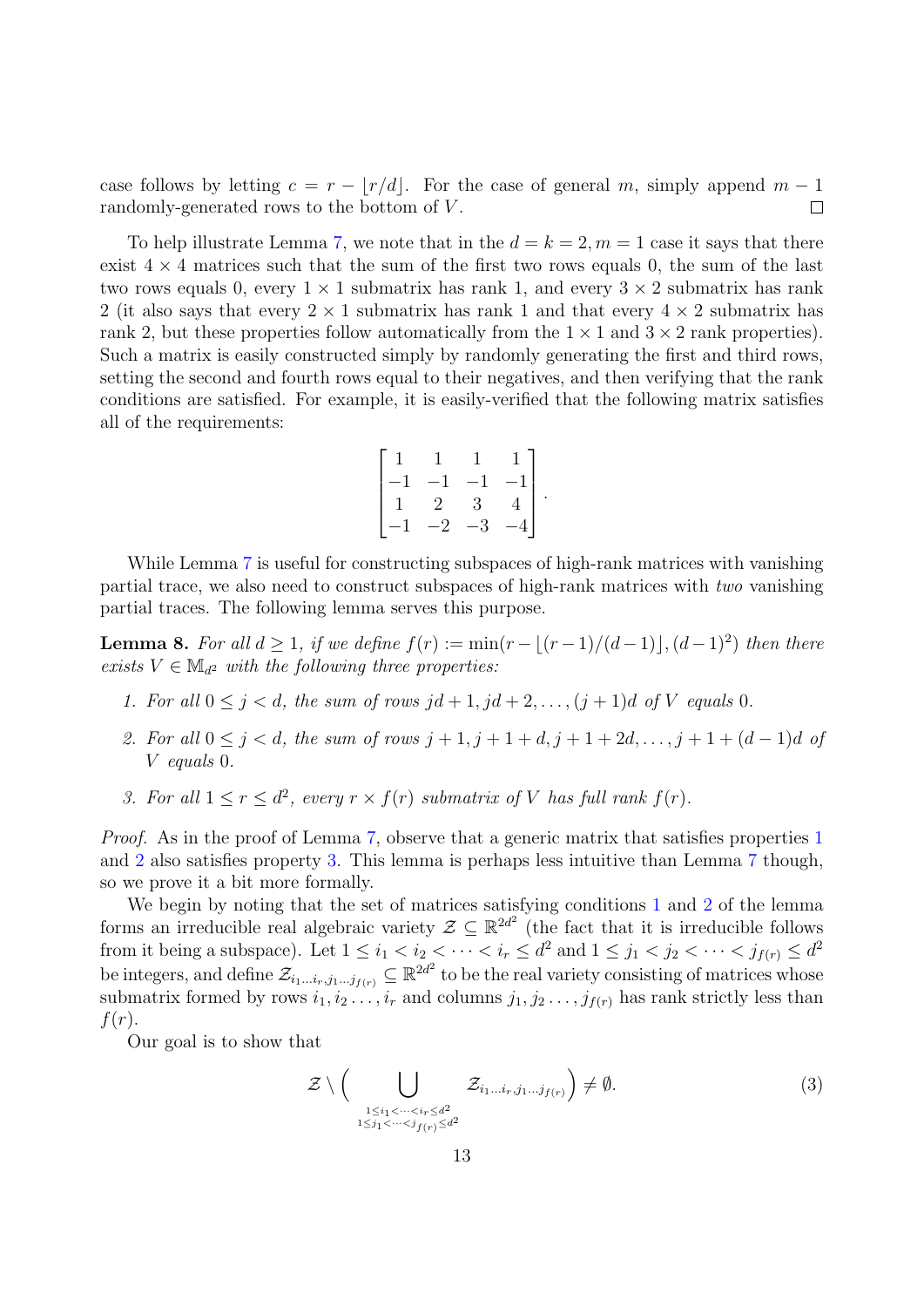Suppose for now, for each fixed  $1 \leq i_1 < i_2 < \cdots < i_r \leq d^2$  and  $1 \leq j_1 < j_2 < \cdots < j_{f(r)} \leq d^2$  $d^2$ , that  $\mathcal{Z} \cap \mathcal{Z}_{i_1...i_r,j_1...j_{f(r)}}$  is a proper subset of  $\mathcal{Z}$ . It then follows that it in fact has zero measure in  $\mathcal Z$  (since  $\mathcal Z$  is irreducible). Since a finite union of measure zero sets again has measure zero, this implies that

$$
\mathcal{Z} \cap \Big( \bigcup_{\substack{1 \leq i_1 < \cdots < i_r \leq d^2 \\ 1 \leq j_1 < \cdots < j_{f(r)} \leq d^2}} \mathcal{Z}_{i_1 \ldots i_r, j_1 \ldots j_{f(r)}} \Big)
$$

has zero measure in  $\mathcal{Z}$ , which implies Equation [\(3\)](#page-12-3).

It thus suffices to show that for each fixed  $1 \leq i_1 < i_2 < \cdots < i_r \leq d^2$  and  $1 \leq j_1 < j_2 <$  $\cdots < j_{f(r)} \leq d^2$  $\cdots < j_{f(r)} \leq d^2$  there exists a matrix  $\tilde{V}$  satisfying conditions [1](#page-12-0) and 2 of the lemma such that the submatrix of  $\tilde{V}$  corresponding to rows  $i_1, i_2, \ldots, i_r$  and columns  $j_1, j_2, \ldots, j_{f(r)}$  has full rank  $f(r)$ . (Henceforth we denote this submatrix by  $\tilde{V}_{i_1...i_r,j_1,...,j_{f(r)}}$ .) The existence of  $\tilde{V}$ is straightforward, as the conditions [1](#page-12-0) and [2](#page-12-1) impose conditions only on  $\max\{[(r - 1)/(d -$ 1)],  $r - (d-1)^2$  =  $r - f(r)$  of the rows of  $\tilde{V}_{i_1...i_r,j_1,...,j_{f(r)}}$ . Thus we are free to set some  $f(r) \times f(r)$  submatrix of  $\tilde{V}_{i_1...i_r,j_1,...,j_{f(r)}}$  to be the identity matrix (which ensures that  $\tilde{V}$  has full rank  $f(r)$  and then fill in the remaining entries of  $\tilde{V}$  arbitrarily, subject to constraints [1](#page-12-0) and [2.](#page-12-1)  $\Box$ 

To help illustrate the above result, we present the following example of a matrix  $V \in M_9$ that satisfies all three conditions of Lemma [8](#page-12-4) in the  $d = 3$  case:

|       |      |  |  |  | $1 \quad 1 \quad 1 \quad 1 \quad 1 \quad 1 \quad 1 \quad 1 \quad 1$                                                   |                                                                             |  |
|-------|------|--|--|--|-----------------------------------------------------------------------------------------------------------------------|-----------------------------------------------------------------------------|--|
|       |      |  |  |  | $\begin{array}{cccccccc} \n\begin{array}{ccccccccccc} 1 & 3 & 4 & 5 & 6 & 7 & 8 & 9 & 10 \n\end{array} \n\end{array}$ |                                                                             |  |
|       | $-2$ |  |  |  | $-4 \quad -5 \quad -6 \quad -7 \quad -8 \quad -9 \quad -10 \quad -11$                                                 |                                                                             |  |
|       |      |  |  |  |                                                                                                                       |                                                                             |  |
| $V =$ |      |  |  |  | $\begin{bmatrix} 1 & 27 & 64 & 125 & 216 & 343 & 512 & 729 \end{bmatrix}$                                             | 1000                                                                        |  |
|       |      |  |  |  |                                                                                                                       | $-2 \ \ -36 \ \ -80 \ \ -150 \ \ -252 \ \ -392 \ \ -576 \ \ -810 \ \ -1100$ |  |
|       |      |  |  |  | $-2$ $-10$ $-17$ $-26$ $-37$ $-50$ $-65$ $-82$ $-101$                                                                 |                                                                             |  |
|       |      |  |  |  |                                                                                                                       | $-2$ $-30$ $-68$ $-130$ $-222$ $-350$ $-520$ $-738$ $-1010$                 |  |
|       |      |  |  |  | 40 85 156 259 400 585 820 1111                                                                                        |                                                                             |  |

It is straightforward to verify that: (a) the sum of rows 1, 2, 3 is zero, as is the sum of rows 4, 5, 6 and the sum of rows 7, 8, 9; (b) the sum of rows 1, 4, 7 is zero, as is the sum of rows 2, 5, 8 and the sum of rows 3, 6, 9; and (c) every  $1 \times 1$ ,  $2 \times 2$ ,  $4 \times 3$ , and  $6 \times 4$  submatrix of V is nonsingular.

By combining Lemma [7](#page-11-2) or [8](#page-12-4) with Lemma [6,](#page-11-3) we are able to construct matrices whose rows sum to zero in ways that play nicely with the partial trace and are also such that linear combinations of their columns contain large numbers of nonzero entries. We make use of such matrices in the next section to construct high-rank subspaces with zero partial trace.

## <span id="page-13-0"></span>6. Construction of large subspaces of Hermitian matrices

In this section we invoke the preliminary results of Section [5](#page-10-0) on totally nonsingular matrices in order to prove Propositions [1](#page-8-2)[–4](#page-9-4) of Section [4](#page-7-0) on the existence of large subspaces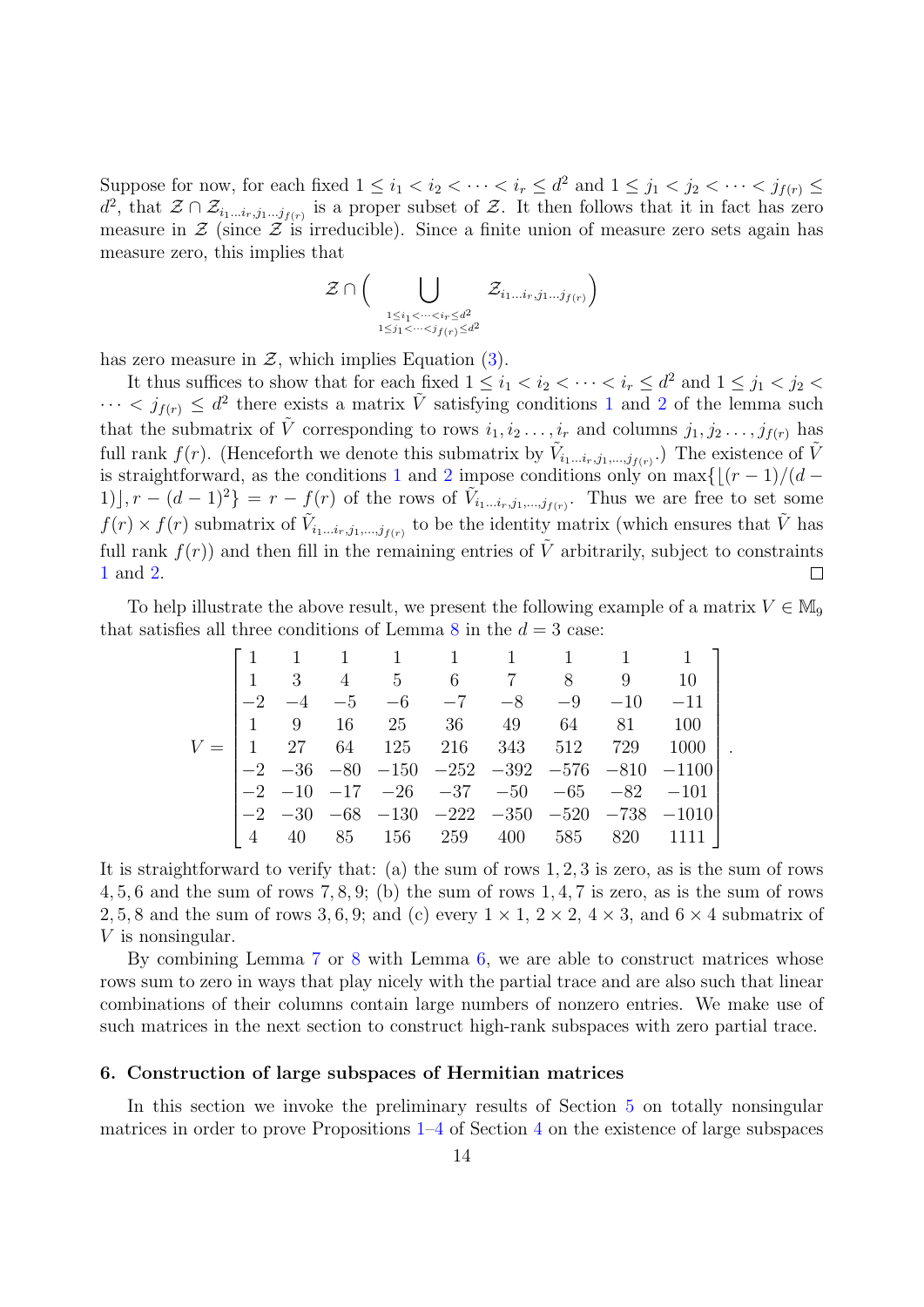of Hermitian matrices that satisfy various partial trace, rank, and eigenvalue restrictions. We repeat the statements of those propositions here for readability.

Before proving these results, it will be useful to recall explicitly that elements of  $L(\mathcal{YX})$ can be thought of as  $d \times d$  block matrices, and the maps  $Tr_{\mathcal{X}}(\cdot)$  and  $Tr_{\mathcal{Y}}(\cdot)$  have very simple formulas in terms of the elements of such block matrices:

$$
\operatorname{Tr}_{\mathcal{X}}\left(\begin{bmatrix} H_{11} & H_{12} & \cdots & H_{1d} \\ H_{21} & H_{22} & \cdots & H_{2d} \\ \vdots & \vdots & \ddots & \vdots \\ H_{d1} & H_{d2} & \cdots & H_{dd} \end{bmatrix}\right) = \begin{bmatrix} \operatorname{Tr}(H_{11}) & \operatorname{Tr}(H_{12}) & \cdots & \operatorname{Tr}(H_{1d}) \\ \operatorname{Tr}(H_{21}) & \operatorname{Tr}(H_{22}) & \cdots & \operatorname{Tr}(H_{2d}) \\ \vdots & \vdots & \ddots & \vdots \\ \operatorname{Tr}(H_{d1}) & \operatorname{Tr}(H_{d2}) & \cdots & \operatorname{Tr}(H_{dd}) \end{bmatrix} \text{ and }
$$
\n
$$
\operatorname{Tr}_{\mathcal{Y}}\left(\begin{bmatrix} H_{11} & H_{12} & \cdots & H_{1d} \\ H_{21} & H_{22} & \cdots & H_{2d} \\ \vdots & \vdots & \ddots & \vdots \\ H_{d1} & H_{d2} & \cdots & H_{dd} \end{bmatrix}\right) = \sum_{i=1}^{d} H_{ii}.
$$

Since our goal in the proofs of the following propositions is to construct a basis of Hermitian matrices that spans a space of high rank with zero partial trace, it suffices to find such a basis with either  $\text{Tr}(H_{ij}) = 0$  for all  $1 \leq i, j \leq d$  and all H in the basis, or with  $\sum_{i=1}^{d} H_{ii} = 0_{\mathcal{X}}$  for all H in the basis, or both, depending on which subset of the partial traces we want to vanish.

#### 6.1. Subspaces of high-rank matrices with vanishing partial trace

We now present our results that allow us to construct large subspaces of Hermitian matrices with high rank and zero partial trace. Throughout the proofs of both of these lemmas, we will discuss various diagonals of block matrices, only some of which have any effect on the partial trace. For example, in the  $3^2 \times 3^2$  block matrix

| 9              | 8              | 7 6            |                |                 | 5 4 3 2 1      |                |                |                |                |
|----------------|----------------|----------------|----------------|-----------------|----------------|----------------|----------------|----------------|----------------|
| 8              |                | 8              | $\overline{7}$ | 6               | 5 <sup>1</sup> | $\overline{4}$ | 3 <sup>1</sup> | 2              |                |
|                | 8              | 9              | 8              | $7\overline{ }$ | 6 <sup>1</sup> | 5 <sup>5</sup> | $\overline{4}$ | 3              |                |
| 6              |                | 8              | 9              | 8               | 7 <sup>1</sup> | 6              | $\overline{5}$ |                |                |
| 5              | 6              | 7 <sup>1</sup> | 8              | 9               | 8              | $\overline{7}$ | 6              | $\overline{5}$ | $\overline{ }$ |
| 4              | $\overline{5}$ |                | $6 \mid 7$     | 8               | 9 <sup>°</sup> | 8              | $\overline{7}$ | 6              |                |
| 3              | 4              | 5 <sup>2</sup> | 6              | $7\overline{ }$ | 8              | 9              | 8              |                |                |
| $\overline{2}$ | 3              | 4 <sub>1</sub> | 5 <sup>5</sup> |                 | $6\quad7$      | 8              | 9              | 8              |                |
|                | $2^{-}$        | 3              |                | $5\overline{)}$ | 6              | $7^{\circ}$    | 8              | 9              |                |

only the diagonals consisting of 7's, 8', and 9's affect  $Tr<sub>y</sub>$  (in general, only the main diagonal and the  $2d - 2$  other nearest diagonals affect Tr<sub>y</sub>), and only the diagonals consisting of 3's, 6's, and 9's affect  $\text{Tr}_{\mathcal{X}}$  (in general, only the main diagonal and every d-th diagonal on either side of it affect  $Tr_{\mathcal{X}}$ ).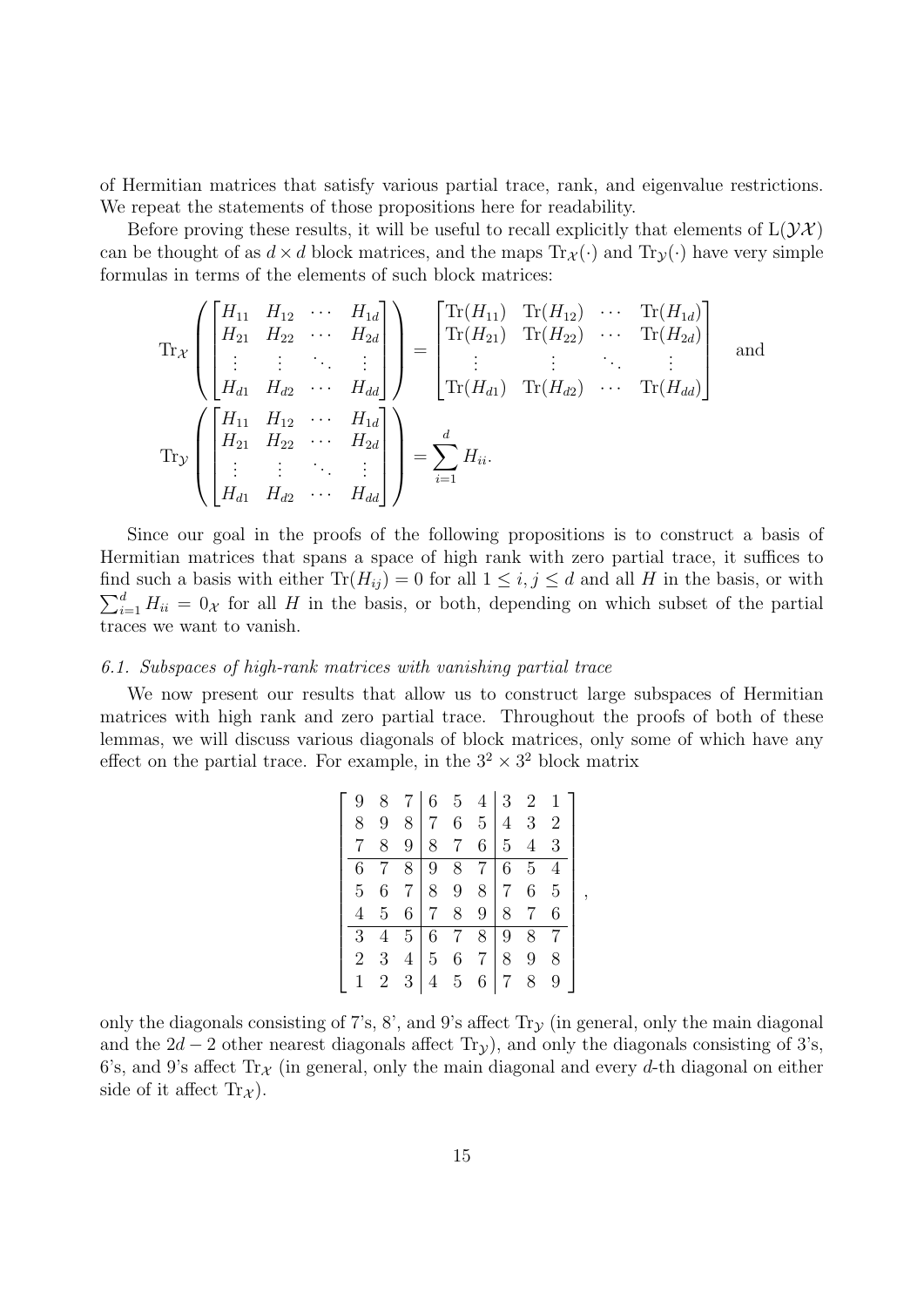**Proposition [1](#page-8-2)** (Subspaces of high-rank matrices with vanishing partial trace). If  $d^2 \geq$  $2q + 1 \geq 3$  then there exists a subspace  $\mathbf{V}_{2q} \subset L(\mathcal{YX})$  of  $d^2 \times d^2$  Hermitian matrices of dimension

$$
\dim(\mathbf{V}_{2q}) = \begin{cases} (d^2 - 2q)^2 - (d - \lfloor (2q + d - 1)/d \rfloor)^2 & \text{if } d \text{ is odd} \\ (d^2 - 2q)^2 - (d - \lfloor (2q + d - 2)/d \rfloor)^2 & \text{otherwise} \end{cases}
$$

such that every nonzero  $V \in V_{2q}$  has rank at least  $2q+1$  and  $\text{Tr}_{\mathcal{Y}}(V) = 0_{\mathcal{X}}$ .

*Proof.* We prove the statement by giving an explicit construction, which is built upon the construction given in [\[HMW13,](#page-23-0) Proposition 4] (i.e., the construction that was roughly il-lustrated in Section [5.1\)](#page-10-1). We begin by taking the basis  $\{H_i\}$  of the subspace given without the partial trace condition and then impose the partial trace condition and see how much the dimensionality is reduced. (However, we actually set  $\text{Tr}_{\mathcal{X}}(H) = 0_{\mathcal{V}}$  rather than  $\text{Tr}_{\mathcal{Y}}(H) = 0_{\mathcal{X}}$ , as this results in a larger subspace—one can then just swap the spaces  $\mathcal{X}, \mathcal{Y}$ to get  $\text{Tr}_{\mathcal{Y}}(H) = 0_{\mathcal{X}}$ .) More specifically, we consider the  $(d^2 - 2q)^2$  matrices  $H_i$  constructed along diagonals in the proof of [\[HMW13,](#page-23-0) Proposition 4] and think of them as  $d \times d$  block matrices. In order to ensure that  $\text{Tr}_{\mathcal{X}}(H_i) = 0$  for all i, if  $H_i$  is defined along a diagonal that consists of the main diagonals of  $k \geq 1$  of its subblocks, we place along that diagonal the columns of a matrix described by Lemma [7](#page-11-2) (with  $m = 1$ ) rather than the columns of a totally nonsingular matrix.

Since we want any linear combination of the  $H_i$ 's to have at least  $2q + 1$  nonzero entries, from Lemma [6](#page-11-3) and the  $m = 1$  case of Lemma [7](#page-11-2) we can construct  $(dk - 2q) - |(dk - 2q)/d|$ such matrices along these "problem" diagonals, rather than the  $dk - 2q$  such matrices in the original proof. We thus lose  $\lfloor (dk - 2q)/d \rfloor$  matrices along each diagonal that goes through k block diagonals, for a total of

$$
\lfloor (d^2 - 2q)/d \rfloor + 2 \sum_{k=1}^{d-1} \lfloor (dk - 2q)/d \rfloor = \begin{cases} (d - \lfloor (2q + d - 1)/d \rfloor)^2 & \text{if } d \text{ is odd} \\ (d - \lfloor (2q + d - 2)/d \rfloor)^2 & \text{if } d \text{ is even} \end{cases}
$$

matrices. Since the original subspace without the partial trace condition had dimension  $(d^2-2q)^2$ , the subspace  $V_{2q}$  described after imposing the partial trace condition has the dimensionality specified in the statement of the proposition.  $\Box$ 

Proposition [2](#page-8-1) (Subspaces of rank-three matrices with two vanishing partial traces). If  $d \geq 3$  then there exists a subspace  $V_{2,\text{unital}} \subset L(\mathcal{YX})$  of  $d^2 \times d^2$  Hermitian matrices of dimension

$$
\dim(\mathbf{V}_{2,\text{unital}}) = d^4 - 6d^2 + 2d + 5
$$

such that every nonzero  $V \in V_{2,\text{unital}}$  has rank at least 3 and  $\text{Tr}_\mathcal{Y}(V) = \text{Tr}_\mathcal{X}(V) = 0$ . If  $d = 2$  then there exists such a subspace of dimension 3.

Proof. We prove the result by giving an explicit construction that arises from modifying the basis given in the proof of Proposition [1.](#page-8-2) That is, we begin by taking the basis  $\{H_i\}$  of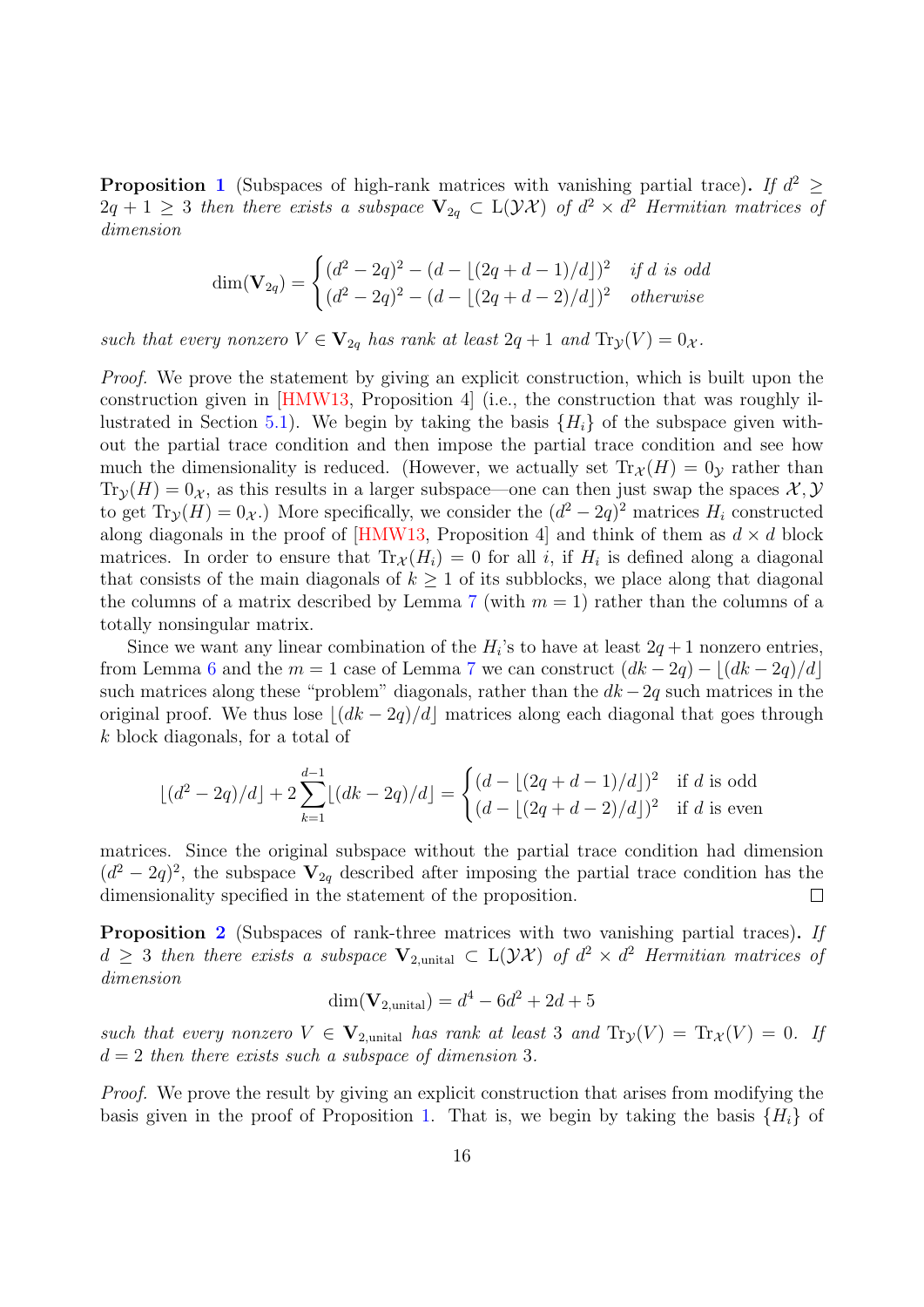the subspace given with only one partial trace restriction and then impose the other partial trace condition and see how much the dimensionality is reduced.

As before, we think of each  $H_i$  as a  $d \times d$  block matrix. In order to ensure that  $\text{Tr}_{\mathcal{V}}(H_i)$  $0_{\mathcal{X}}$  for all *i*, if  $H_i$  is defined along its main diagonal, we place along that diagonal the columns of a matrix described by Lemma [8](#page-12-4) rather than the columns of a matrix described by Lemma [7.](#page-11-2) Similarly, if  $H_i$  is defined along one of the other  $2d-2$  diagonals closest to the main diagonal, we place along that diagonal the columns of a matrix described by Lemma [7](#page-11-2) (with  $m > 1$  and the rows permuted accordingly so that  $\text{Tr}_{\mathcal{Y}}(H_i) = 0_{\mathcal{X}}$ ) rather than the columns of a totally nonsingular matrix.

Since we want any linear combination of the  $H_i$ 's to have at least 3 nonzero entries, from Lemmas [6](#page-11-3) and [8](#page-12-4) we can construct  $(d-1)^2$  such matrices along the main diagonal (i.e., we lose  $d-2$  matrices), and along the other  $2d-2$  diagonals nearest to the main diagonal we can construct  $2(d-1)(d^2-d-2)$  matrices (i.e., we lose  $d(d-1)$  matrices along these diagonal). Since the original subspace  $V_2$  with just one partial trace constraint had dimension  $(d^2 - 2)^2 - (d - 1)^2$ , the subspace  $V_{2,\text{unital}}$  described after imposing the second partial trace constraint has dimension  $(d^2-2)^2-(d-1)^2-(d-2)-d(d-1) = d^4-6d^2+2d+5$ .

The claim about the case  $d = 2$  follows from observing the the following 3 block matrices form a basis for a subspace that satisfies all of the given rank and partial trace requirements:

$$
\left[\begin{array}{cc|cc} 1 & 0 & 0 & 0 \\ 0 & -1 & 0 & 0 \\ \hline 0 & 0 & -1 & 0 \\ 0 & 0 & 0 & 1 \end{array}\right], \quad \left[\begin{array}{cc|cc} 0 & 1 & 0 & 0 \\ 1 & 0 & 2 & 0 \\ \hline 0 & 2 & 0 & -1 \\ 0 & 0 & -1 & 0 \end{array}\right], \quad \left[\begin{array}{cc|cc} 0 & i & 0 & 0 \\ -i & 0 & 2i & 0 \\ \hline 0 & -2i & 0 & -i \\ 0 & 0 & i & 0 \end{array}\right].
$$
 (4)

<span id="page-16-1"></span> $\Box$ 

#### <span id="page-16-0"></span>6.2. Subspaces of matrices with many positive eigenvalues and vanishing partial trace

We now present our results that allow us to construct large subspaces of Hermitian matrices with many positive eigenvalues. Unlike the proofs in the previous subsection, the matrices considered here are constructed along anti-diagonals (i.e., diagonals that run from lower-left to upper-right) rather than standard diagonals. That is, we now follow the approach of  $[CDJ+13, Lemma 2]$  $[CDJ+13, Lemma 2]$ , rather than that of  $[HMW13, Proposition 4]$  $[HMW13, Proposition 4]$ , but our constructions are again more complicated as a result of us requiring that the partial trace of every element of the subspace vanishes.

Note that, in the following propositions, we only consider the upper-triangular part of the anti-diagonals (i.e., the part of the anti-diagonals lying strictly above the main diagonal), as the Hermiticity condition determines the lower-triangular entries and all entries along the main diagonal equal 0.

Proposition [3](#page-9-3) (Subspaces of matrices with many positive eigenvalues and vanishing partial trace). If  $d^2 \geq 2q + 2 \geq 2$  then there exists a subspace  $\mathbf{V}_{q+} \subset L(\mathcal{YX})$  of  $d^2 \times d^2$  Hermitian matrices of dimension

$$
\dim(\mathbf{V}_{q+}) = \begin{cases} d^4 - (4q+1)d^2 + (4q^2+2q) & \text{if } q \ge d \\ d^4 - (4q+1)d^2 + (4q^2+2q) - (d-q)(d-q-1) & \text{otherwise} \end{cases}
$$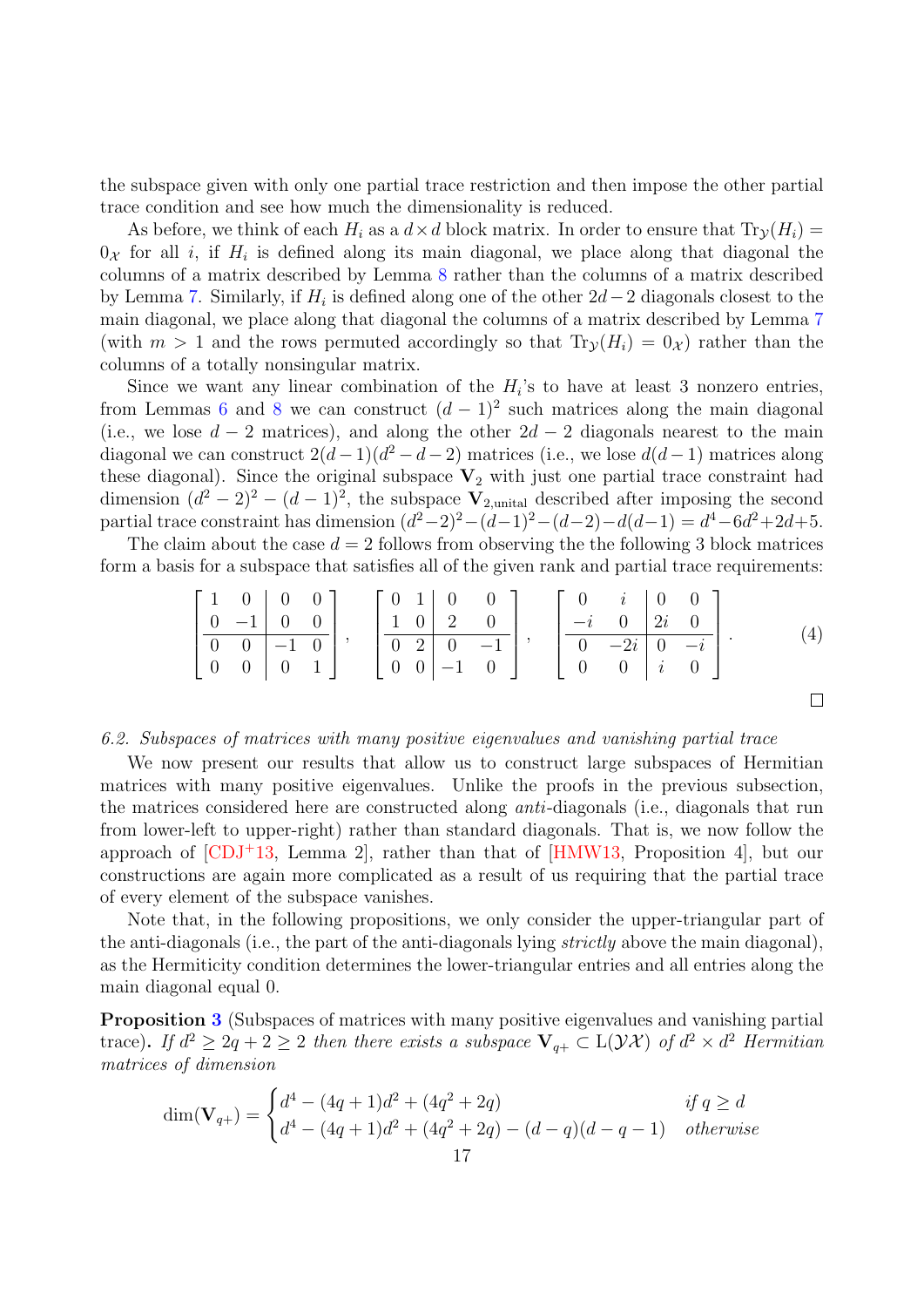such that every nonzero  $V \in V_{q+}$  has at least  $q+1$  positive eigenvalues and  $\text{Tr}_{\mathcal{Y}}(V) = 0_{\mathcal{X}}$ .

Proof. We prove the statement by giving an explicit construction of such a subspace, which is built upon the construction given in  $[CDJ<sup>+</sup>13$  $[CDJ<sup>+</sup>13$ , Lemma 2. In fact, our construction is exactly the same, but with just one change in order to impose the partial trace condition.

As usual, we think of each matrix  $V \in V_{q+}$  as a  $d \times d$  block matrix. We construct a basis  $\{H_i\}$  of  $V_{q+}$  as in [\[CDJ](#page-23-1)+13] by placing columns of a totally nonsingular matrix along the upper-triangular part of anti-diagonals. In order to ensure that  $\text{Tr}_{\mathcal{Y}}(H_i) = 0_{\mathcal{X}}$  for all i, however, we subtract  $\text{Tr}_{\mathcal{Y}}(H_i)$  from the top-left block of  $H_i$ . Two examples of such matrices  $H_i$  in the  $d = 3$  case are as follows:

|             |                | $0 -1 0 0 0 0 0 0 4$                           |                                                        |  |          |
|-------------|----------------|------------------------------------------------|--------------------------------------------------------|--|----------|
|             | $\overline{0}$ | $0 \t0 \t0 \t0 \t0 \t3 \t0$                    |                                                        |  |          |
|             |                | $-1$ 0 0 0 0 0 2 0 0                           |                                                        |  |          |
| $0 \quad 0$ |                | $\begin{bmatrix} 0 & 0 \\ 0 & 0 \end{bmatrix}$ | $\begin{pmatrix} 0 & 0 & 1 & 0 & 0 & 0 \end{pmatrix}$  |  |          |
|             | $\overline{0}$ | $\begin{matrix}0\end{matrix}$                  | $\begin{pmatrix} 0 & 0 & 0 \\ 0 & 0 & 0 \end{pmatrix}$ |  |          |
|             | $\overline{0}$ | $\begin{matrix}0\end{matrix}$                  | 100000                                                 |  |          |
|             | $\overline{0}$ | 2 0 0 0 0 0 0                                  |                                                        |  |          |
|             | 3              | $\begin{matrix} 0 \end{matrix}$                | $\begin{pmatrix} 0 & 0 & 0 \\ 0 & 0 & 0 \end{pmatrix}$ |  |          |
|             |                | $\theta$                                       | $\begin{pmatrix} 0 & 0 & 0 \end{pmatrix}$ 0 0          |  | $\theta$ |

In the left matrix, we initially placed  $[1, 2, 3, 4]$  along one of the upper-triangular antidiagonals, then we adjusted the other entries to enforce Hermiticity and the partial trace constraint. In the right matrix, we similarly placed  $[1, 2]$  along one of the upper-triangular anti-diagonals, but in this case, when we enforced the Hermiticity and partial trace constraints, the  $(2, 3)$ - and  $(3, 2)$ -entries of the matrix were forced to equal 0.

The rightmost example above illustrates the one and only case where forcing  $\text{Tr}_{\mathcal{V}}(H_i)$  $0<sub>x</sub>$  has any effect on the proof that these matrices are linearly independent and every matrix in this subspace has at least  $q + 1$  positive and  $q + 1$  negative eigenvalues: when the antidiagonal that defines  $H_i$  goes through the top-left  $d \times d$  sub-block. In this case, all entries within that block of  $H_i$  are forced to be 0, which reduces the number of distinct matrices  $H_i$  that we can construct along that anti-diagonal (for example, the matrix on the right above is not included in the basis of our subspace when  $q = 1$ , since the zeros at the  $(2, 3)$ - and  $(3, 2)$ -entries cause it to only have 1 positive and 1 negative eigenvalue). There are  $d(d-1)/2$  upper-triangular anti-diagonals that intersect the top-left block. However,  $\min(2q, d(d-1)/2)$  of those anti-diagonals are of length  $\leq q$  and do not have an associated matrix  $H_i$ . For each of the other anti-diagonals that intersect the top-left block, we lose  $2\min(z, \ell - q)$  matrices, where z is the number of entries along that upper-triangular antidiagonal within the top-left block and  $\ell$  is the length of that anti-diagonal. Thus we remove a total of  $(d - q - 1)$ max $\{d - q, 0\}$  matrices from the set  $\{H_i\}$  in order to not violate the eigenvalue requirement. Since the dimension of the subspace constructed in this way in [\[CDJ](#page-23-1)<sup>+</sup>13] without the partial trace restriction was  $d^4 - (4q + 1)d^2 + (4q^2 + 2q)$ , the result follows.  $\Box$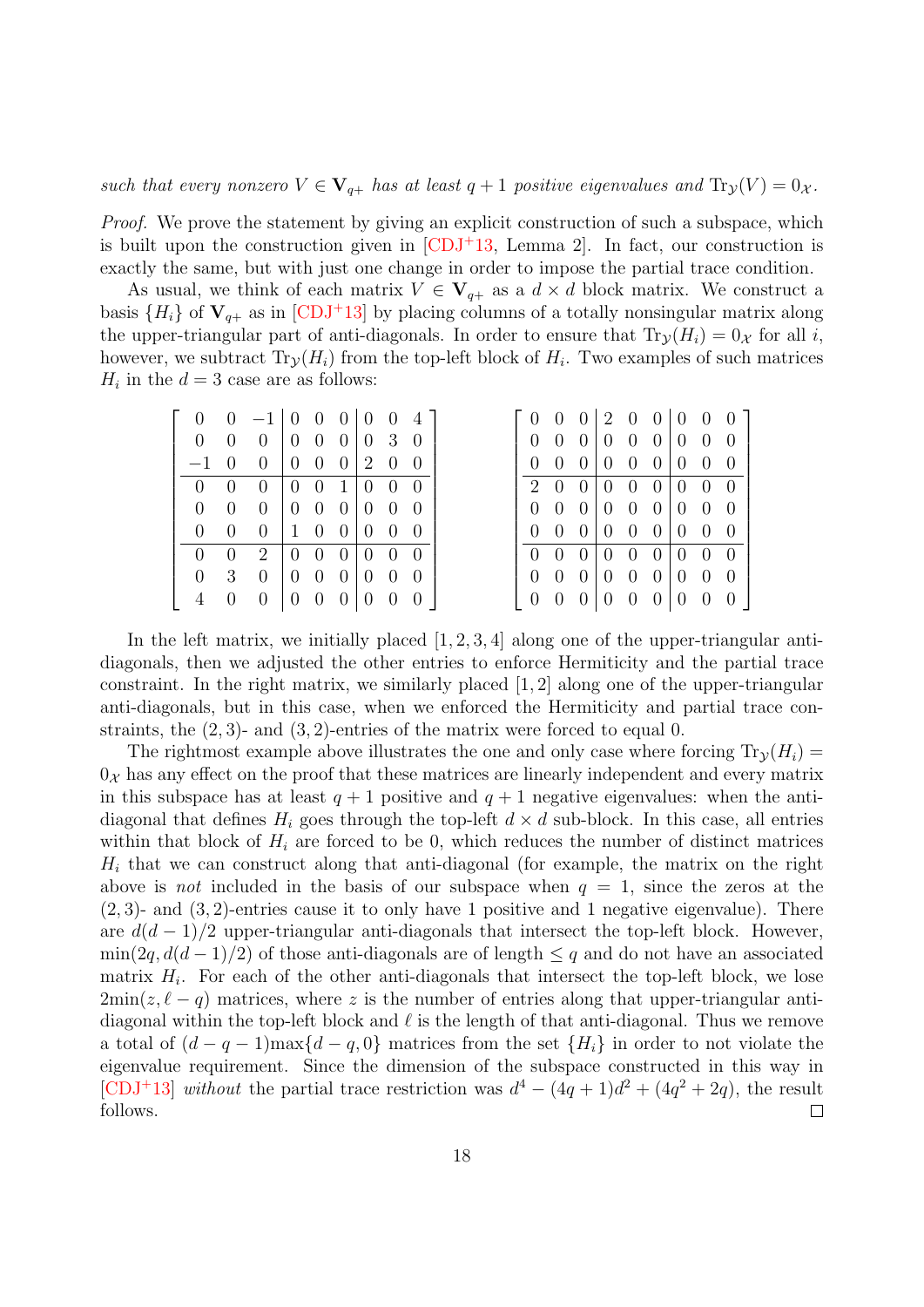Throughout the proof of the following proposition, we will repeatedly refer to the quantity

$$
L_{d,k} \stackrel{\text{def}}{=} \begin{cases} \lfloor \frac{k+1}{2} \rfloor & \text{if } k < d \\ \lfloor \frac{2d-k-1}{2} \rfloor & \text{if } k \ge d \end{cases}.
$$

That is,  $L_{d,k}$  is the length of the kth upper-triangular anti-diagonal of a  $d \times d$  matrix, just as in  $\text{CDJ+13}$ . Note that we count the upper-triangular anti-diagonals from left to right, so that the  $(1, 2)$ -entry is the first upper-triangular anti-diagonal, the  $(1, 3)$ -entry is the second upper-triangular anti-diagonal, the  $(1, 4)$ - and  $(2, 3)$ -entries together make up the third upper-triangular anti-diagonal, and so on. For a  $d \times d$  matrix, there are 2d – 3 distinct upper-triangular anti-diagonals.

Proposition [4](#page-9-4) (Subspaces of matrices with many positive eigenvalues and two vanishing partial traces). If  $d^2 \geq 2q + 2 \geq 2$  then there exists a subspace  $\mathbf{V}_{q+\text{,unital}} \subset \mathrm{L}(\mathcal{YX})$  of  $d^2 \times d^2$ Hermitian matrices of dimension

$$
\dim(\mathbf{V}_{q+,\text{unital}}) \ge \dim(\mathbf{V}_{q+}) - d^2 + d + 2,
$$

where  $\dim(V_{q+})$  is as in Proposition [3,](#page-9-3) such that every nonzero  $V \in V_{q+,\text{unital}}$  has at least  $q + 1$  positive eigenvalues and  $\text{Tr}_{\mathcal{V}}(V) = \text{Tr}_{\mathcal{X}}(V) = 0$ .

Before proving this proposition, we note that the bound on  $\dim(\mathbf{V}_{q+\text{,unital}})$  that we actually prove is slightly better than stated above when  $q \geq d$ . Indeed, if we define

$$
\mathcal{I}_q \stackrel{\text{def}}{=} \{k \in \{1, 2, \dots, 2d - 3\} : L_{d^2, dk} \ge q + 1\}
$$
\n<sup>(5)</sup>

then we show that there exists such a subspace  $V_{q+,\text{unital}}$  with dim $(V_{q+,\text{unital}}) = \dim(V_{q+}) 2\sum_{k\in\mathcal{I}_q}L_{d,k}$  when  $q\geq d$ , and it is straightforward to show that  $2\sum_{k\in\mathcal{I}_q}L_{d,k}\leq d^2-d-2$  in this case.

Proof. Once again, we prove this result by explicitly constructing a basis of such a subspace. Our construction uses the basis  $\{H_i\}$  constructed in the proof of Proposition [3](#page-9-3) as a starting point. As before, we think of these matrices as  $d \times d$  block matrices. To enforce the requirement that  $\text{Tr}_{\mathcal{X}}(H_i) = 0_{\mathcal{Y}}$  for all i, we add to the top-left entry of each block of  $H_i$ the negative of the trace of that block. Applying this procedure to the same two matrices considered in the  $d = 3$  $d = 3$  case in the proof of Proposition 3 results in the following two matrices:

|                |   | $-1$   0 0     |                |                  |                  | $0 \mid -3$    | $\theta$       | $\overline{4}$ |
|----------------|---|----------------|----------------|------------------|------------------|----------------|----------------|----------------|
| 0              | 0 | $\overline{0}$ | $\overline{0}$ | $\overline{0}$   | $\boldsymbol{0}$ | $\theta$       | 3              | $\theta$       |
|                | 0 | $\overline{0}$ | $\overline{0}$ | $\overline{0}$   | $\overline{0}$   | 2              | 0              | $\overline{0}$ |
| 0              | 0 | $\overline{0}$ | 0              | $\boldsymbol{0}$ | $\mathbf{1}$     | $\overline{0}$ | $\overline{0}$ | $\overline{0}$ |
| $\overline{0}$ | 0 | $\overline{0}$ | $\theta$       | $\overline{0}$   | $\overline{0}$   | $\overline{0}$ | $\overline{0}$ | $\theta$       |
| 0              | 0 | $\overline{0}$ | 1              | $\overline{0}$   | $\overline{0}$   | $\overline{0}$ | 0              | $\overline{0}$ |
| $-3$           | 0 | $\overline{2}$ | $\overline{0}$ | 0                | 0                | $\theta$       | 0              | 0              |
| 0              | 3 | $\overline{0}$ | $\overline{0}$ | $\overline{0}$   | $\overline{0}$   | $\overline{0}$ | 0              | $\theta$       |
|                |   | 0              | 0              | 0                | 0                | $\overline{0}$ |                |                |

| $\overline{0}$ | $\overline{0}$ |                | $0 \mid 0 \mid 0$ |                  |                | $0 \mid 0$     | $\overline{0}$ | $\overline{0}$ |
|----------------|----------------|----------------|-------------------|------------------|----------------|----------------|----------------|----------------|
| $\overline{0}$ | $\overline{0}$ | $\overline{0}$ | $\overline{0}$    | $\boldsymbol{0}$ | 0 <sup>1</sup> | $\overline{0}$ | $\overline{0}$ | $\overline{0}$ |
| 0              | 0              | 0              | $\overline{0}$    | $\overline{0}$   | $\overline{0}$ | $\overline{0}$ | $\overline{0}$ | $\theta$       |
| $\overline{0}$ | $\overline{0}$ | $\overline{0}$ | $\overline{0}$    | $\tilde{0}$      | $\overline{0}$ | $\tilde{0}$    | $\overline{0}$ | $\overline{0}$ |
| $\overline{0}$ | $\overline{0}$ | $\overline{0}$ | $\overline{0}$    | $\theta$         | 0 <sup>1</sup> | $\overline{0}$ | $\overline{0}$ | $\overline{0}$ |
| 0              | $\overline{0}$ | $\theta$       | $\overline{0}$    | $\boldsymbol{0}$ | $\overline{0}$ | $\overline{0}$ | $\overline{0}$ | 0              |
| 0              | $\overline{0}$ | 0              | $\overline{0}$    | $\overline{0}$   | $\overline{0}$ | $\overline{0}$ | $\overline{0}$ | 0              |
| 0              | 0              | 0              | $\overline{0}$    | $\overline{0}$   | $\overline{0}$ | $\overline{0}$ | $\overline{0}$ | 0              |
| 0              | $\overline{0}$ | $\overline{0}$ | $\overline{0}$    | $\boldsymbol{0}$ | $\overline{0}$ | $\overline{0}$ | $\overline{0}$ | $\theta$       |

<span id="page-18-0"></span>.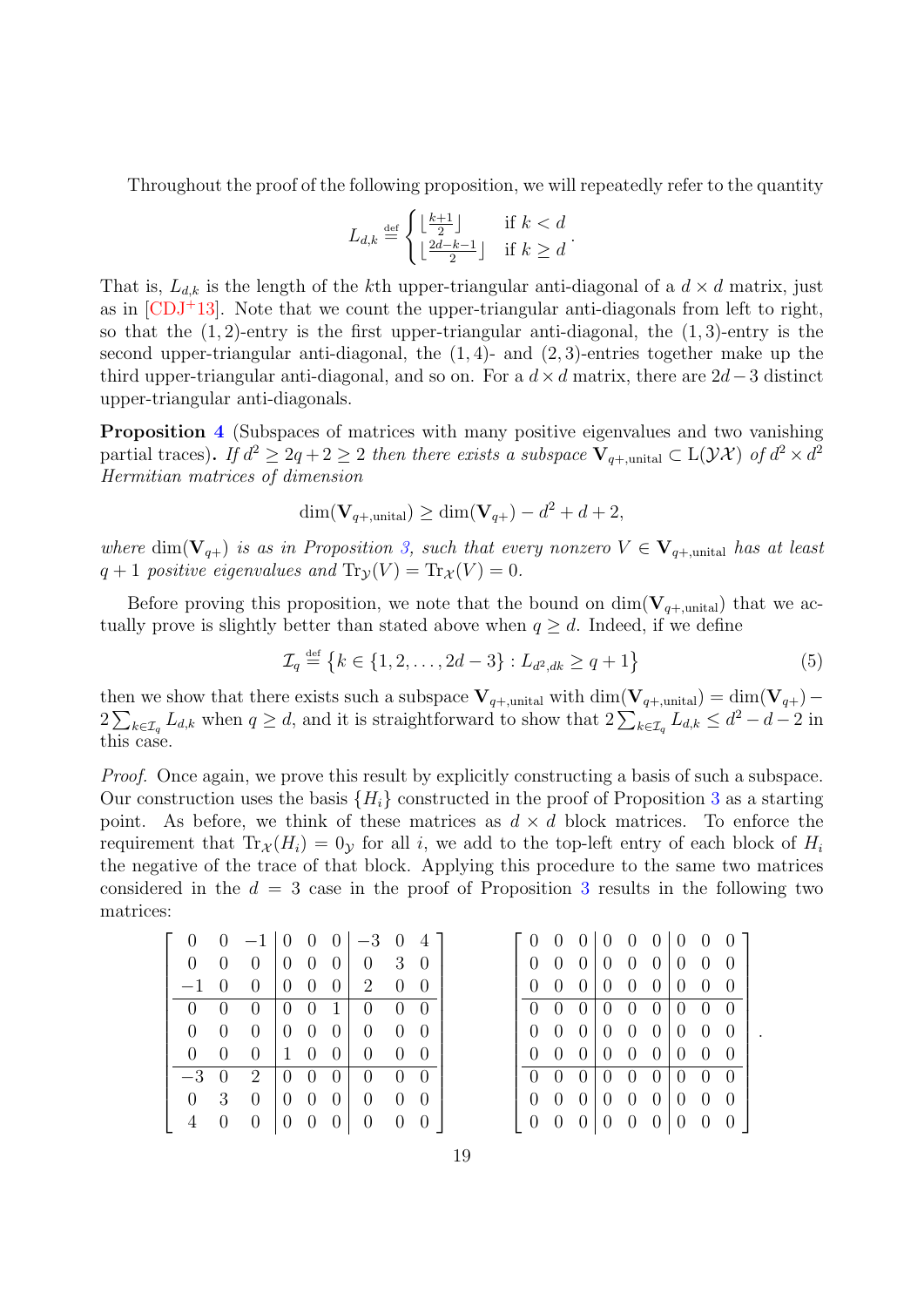In the left matrix, the only change is that the  $(1, 7)$ - and  $(7, 1)$ -entries of the matrix now equal −3. The right matrix, however, now consists entirely of zeroes. As before, there is only one case where this procedure affects the proof, and that is when the anti-diagonal that defines  $H_i$  goes through the top-left corner of a block (as in the example on the right above). In this case, that entry of  $H_i$  is forced to be 0, which reduces the number of distinct matrices  $H_i$  that we can construct along that anti-diagonal by 2 (one real matrix and one imaginary matrix).

There are  $d(d-1)/2$  top-left corners of blocks in the upper-triangular portion of H, however we only remove a matrix from our basis if the anti-diagonal going through that topleft corner has length  $\geq q+1$ . In other words, we remove  $2\sum_{k\in\mathcal{I}_q}L_{d,k}$  matrices, where  $\mathcal{I}_q$  is as in  $(5)$ . However, if  $q < d$  then the anti-diagonals hitting the top-left corner of one of these blocks (the (1, 2)-block) have already been removed by the requirement that  $Tr_{\mathcal{V}}(H_i) = 0_{\mathcal{X}}$ from Proposition [3,](#page-9-3) so we add back in 2 matrices. Furthermore, it is straightforward to verify that  $2\sum_{k\in\mathcal{I}_q} L_{d,k} = d^2 - d$  when  $q < d$  and  $2\sum_{k\in\mathcal{I}_q} L_{d,k} \leq d^2 - d - 2$  when  $q \geq d$ , so the result follows.

# <span id="page-19-0"></span>7. Directions for future research

#### 7.1. Generalization to arbitrary affine spaces of states

The questions considered in this work can be viewed as questions about state tomography on certain subsets of states. Using process tomography to uniquely identify unitary channels among unitary channels is in some sense equivalent to using state tomography to uniquely identify maximally entangled bipartite pure states among maximally entangled bipartite pure states. In other words, we can think of it as performing state tomography on the intersection of the set of pure states and the affine space of operators with completely mixed partial trace.

This line of thinking raises a natural question: can we answer uniqueness questions for tomography when we restrict attention to affine spaces other than the space of operators with completely mixed partial trace? We do not have a detailed answer for this question, but we can make some observations.

First, some work in this area has already been done: it was shown in Ref. [\[HMW13,](#page-23-0) Proposition 9 that for any manifold  $P$  with real dimension  $d(P)$  almost all families of  $2d(\mathcal{P})+1$  observables uniquely determine elements of  $\mathcal P$  among elements of  $\mathcal P$ .

For example, the space of unitary channels acting on  $\mathbb{M}_d$  is a real manifold of dimension  $d^2-1$ , so almost any family of  $2d^2-1$  interactive observables uniquely identifies unitary channels among unitary channels. Remarkably, this quantity is smaller than the  $4d^2-2d-4$ interactive observables that were shown to suffice in item [1](#page-9-5) of Theorem [5!](#page-9-0) However, our proof of Theorem [5](#page-9-0) is constructive; no explicit set of  $2d^2-1$  interactive observables is known to uniquely identify unitary channels among other unitary channels.

Second, the above technique does not tell us anything about how many measurements can be used to uniquely determine elements of  $P$  (such as the set of unitary channels) among a different set (such as the set of all quantum channels). To get general results in this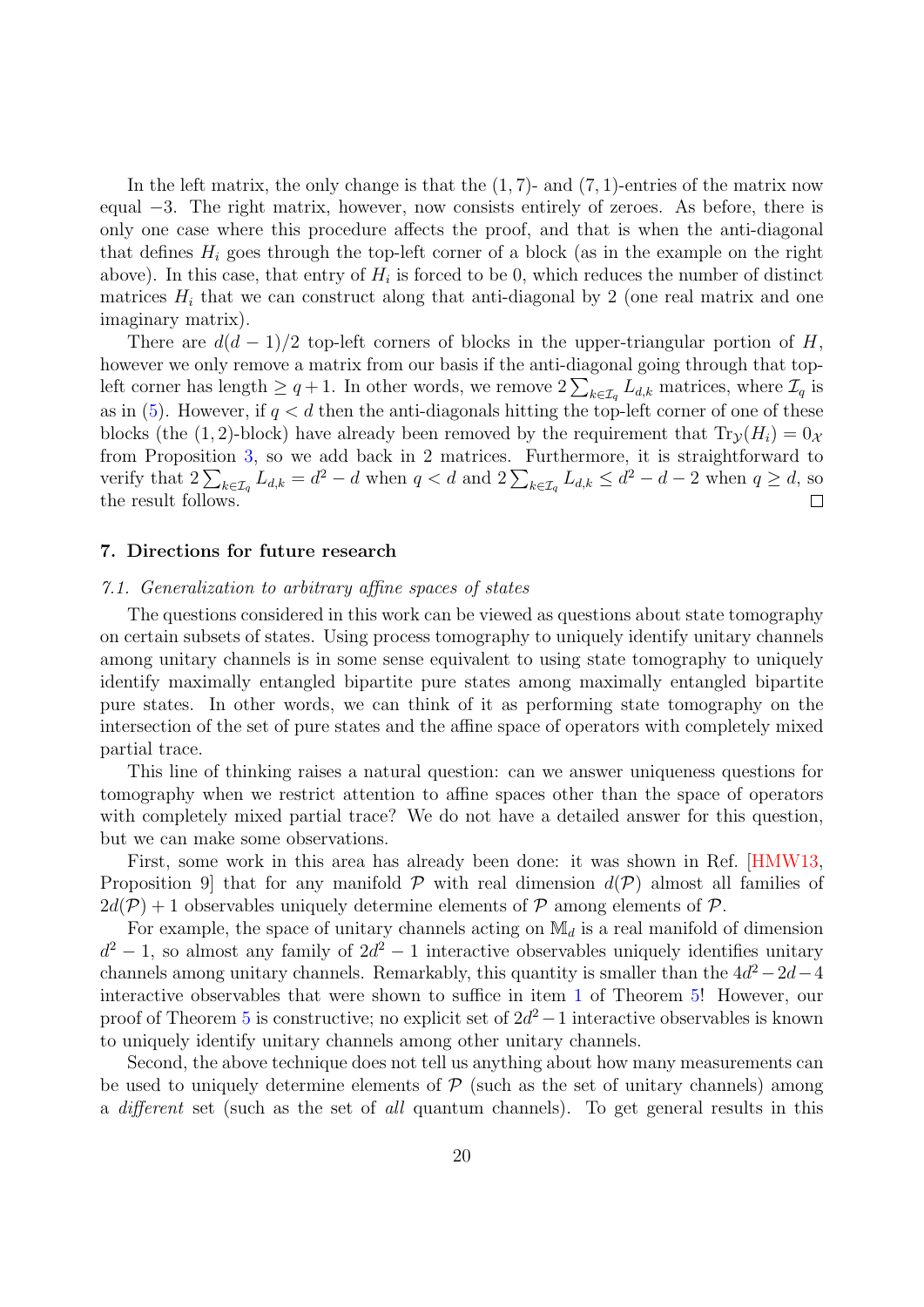direction, we simply use the fact that if  $\mathbf{Q}, \mathbf{V} \subseteq M_{d^2}$  are two subspaces, then  $\dim(\mathbf{Q} \cap \mathbf{V}) =$  $\dim(Q) + \dim(V) - \dim(Q + V).$ 

To illustrate this approach, let  $V$  be the subspace of operators with at least 2 positive eigenvalues of dimension  $d^4 - 5d^2 + 6$  constructed in Ref. [\[CDJ](#page-23-1)<sup>+</sup>13] and let  $\mathbf{Q} = \mathbf{Q}_{all}$  be the subspace [\(1\)](#page-7-2) of operators with vanishing partial trace of dimension  $d^4 - d^2$ . Using the fact that  $\dim(\mathbf{Q}_{all} + \mathbf{V}) \leq d^4$ , we see that

$$
\dim(\mathbf{Q}_{\text{all}} \cap \mathbf{V}) \ge (d^4 - 5d^2 + 6) + (d^4 - d^2) - d^4
$$
  
=  $d^4 - 6d^2 + 6$ 

It then follows from the reduction of Section [3](#page-6-0) that there is a set of  $(d^4-d^2)-(d^4-6d^2+6)=$  $5d^2 - 6$  interactive observables that uniquely identify unitary channels among all channels, which is slightly worse than the  $5d^2 - 3d - 4$  interactive observables that were shown in the present paper to suffice for this task.

# <span id="page-20-1"></span>7.2. Process tomography of no-signaling channels

A channel  $\Phi: L(\mathcal{X}_1\mathcal{X}_2) \to L(\mathcal{Y}_1\mathcal{Y}_2)$  acting on two d-level quantum systems is no-signaling if the output of the channel on each system is independent of the input to the channel on the other system. This condition is nicely characterized by the linear constraints

$$
\text{Tr}_{\mathcal{Y}_b}(J(\Phi)) = Q_b \otimes I_{\mathcal{X}_b}
$$
 for some  $Q_b$ , for each  $b \in \{1, 2\}$ 

on the Choi matrix  $J(\Phi)$ . Thus, the reduction of Section [3](#page-6-0) can be used to bound the number of interactive observables needed to identify channels among no-signaling channels by finding discriminating subspaces V of  $\mathbf{Q}_{\text{no-sig}}$  where

$$
\mathbf{Q}_{\text{no-sig}} \stackrel{\text{def}}{=} \text{span} \left\{ J(\Phi) - J(\Psi) \mid \Phi, \Psi \text{ are no-signaling channels} \right\}.
$$

However, the task of constructing large subspaces of high-rank matrices within  $Q_{\text{no-sig}}$ is considerably more complicated than that of constructing similar spaces within  $Q_{all}$  or  $\mathbf{Q}_{\text{unital}}$ . Whereas  $\mathbf{Q}_{\text{all}}$ ,  $\mathbf{Q}_{\text{unital}}$  have only one or two vanishing partial trace constraints,  $\mathbf{Q}_{\text{no-sig}}$ has several additional partial trace constraints.

Our experience is that each additional constraint adds considerably to the complication of constructing high-rank subspaces based on totally nonsingular matrices. While this method could in principle yield a significant improvement in the number of interactive observables needed to identify no-signaling channels, the question seems to call out for a different approach.

## <span id="page-20-0"></span>7.3. Tomography of multi-round quantum strategies

A quantum strategy is a specification of the actions of one party in a multi-party interaction involving the exchange of multiple rounds of quantum messages among the parties. Channels arise as a special case of strategies in which only one round of messages is exchanged. The strategy formalism was introduced in Refs. [\[GW07,](#page-23-5) [CDP08,](#page-23-13) [CDP09\]](#page-23-6) wherein it was shown that a matrix  $Q \in L(\mathcal{Y}_1 \cdots \mathcal{Y}_r \mathcal{X}_1 \cdots \mathcal{X}_r)$  represents an r-round strategy for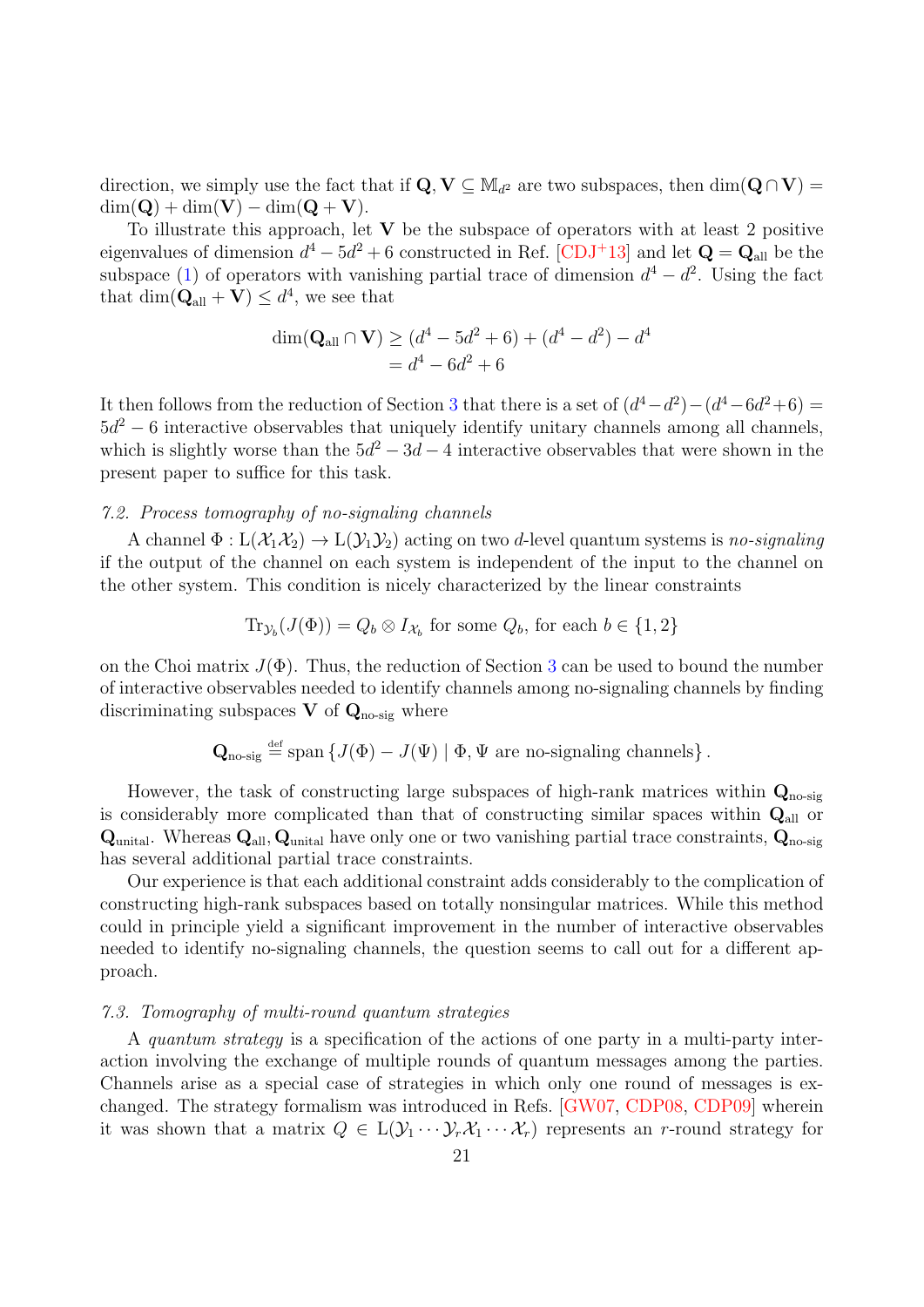input spaces  $\mathcal{X}_1, \ldots, \mathcal{X}_r$  and output spaces  $\mathcal{Y}_1, \ldots, \mathcal{Y}_r$  if and only if Q is positive semidefinite and

 $\text{Tr}_{\mathcal{Y}_r\cdots\mathcal{Y}_i}(Q) = Q_i \otimes I_{\mathcal{X}_r\cdots\mathcal{X}_i}$  for some  $Q_i$ , for each  $i = 1, \ldots, r$ .

Quantum strategies are therefore intimately related to no-signaling channels in that the above constraints also characterize the Choi matrices of channels of the form

$$
\Phi: L(\mathcal{X}_1 \cdots \mathcal{X}_r) \to L(\mathcal{Y}_1 \cdots \mathcal{Y}_r)
$$

that act on r distinct d-level quantum systems and are no-signaling from system  $j$  to system i for each  $1 \leq i < j \leq r$ .

An important difference between strategies and no-signaling channels (or any other type of channel) is that channel tomography is achieved by preparing an input state and measuring the output. By contrast, tomography for  $r$ -round quantum strategies introduces the need to prepare  $r$  input systems and process  $r$  output systems in sequence, with future inputs possibly depending on previous outputs. In other words, the "observables" required for strategy tomography are themselves full-blown, multi-round strategies.

At first glance this complication might seem intractable. In order to perform tomography on a multi-round strategy one must deduce not only how the strategy acts on various input states, but also how it acts when various channels are applied to its outputs and then subsequently returned to it as inputs in future rounds.

However, strategies that measure other strategies have appeared previously in the literature under the names r-round measuring co-strategy [\[GW07\]](#page-23-5) and r-tester [\[CDP09\]](#page-23-6). The discussion of Section [2](#page-4-0) generalizes readily in light of this prior work. Specifically, one can show that:

- 1. An arbitrary  $d^{2r} \times d^{2r}$  Hermitian matrix H can be viewed as an "r-round interactive observable" for a strategy that exchanges a d-level quantum system  $r$  times in sequence.
- 2. If H is small enough then one can extract from H a collection of objects—an initial state, a sequence of channels with memory, and a measurement for the final system that describe the behaviour of the observable operationally.
- 3. Such an extraction is possible if and only if H lies in the unit ball of the dual of the strategy r-norm presented in Ref. [\[Gut12\]](#page-23-9).

Thus, as with no-signaling channels in Section [7.2,](#page-20-1) one can employ the reduction of Section [3](#page-6-0) and search for large discriminating subspaces of  $\mathbf{Q}_r$  where

$$
\mathbf{Q}_r \stackrel{\text{def}}{=} \text{span} \left\{ Q - Q' \mid Q, Q' \text{ are } r\text{-round strategies} \right\}.
$$

In short: the task of formalizing the notion of an r-round interactive observable is not the bottleneck that thwarts attempts to bound the number of observables needed for strategy tomography. Rather, the bottleneck lies in the same place as with no-signaling channels and other types of channel—in the ability (or lack thereof) to construct large subspaces of high-rank matrices that also satisfy a myriad of partial trace constraints.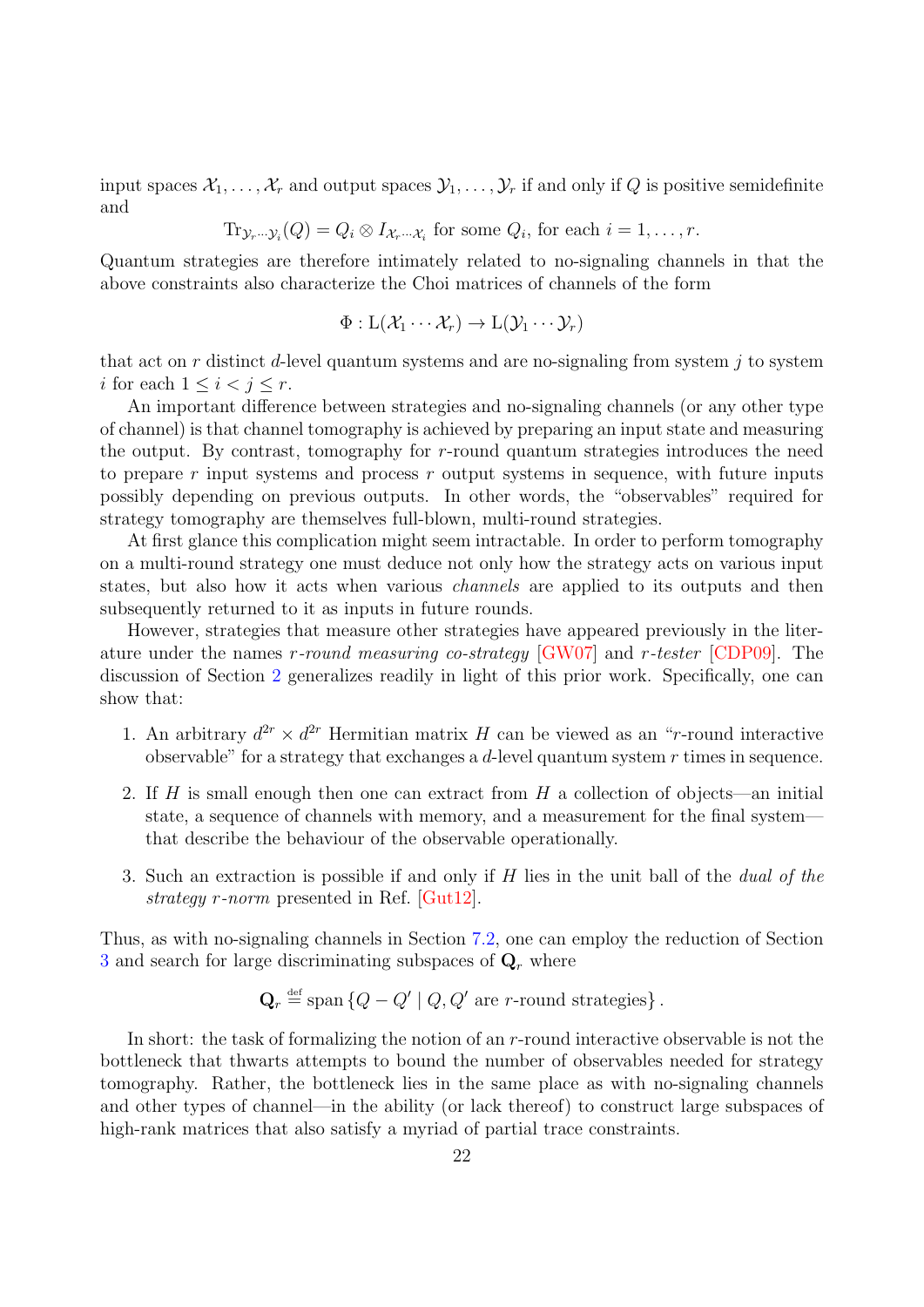#### <span id="page-22-0"></span>7.4. Experimentally-friendly interactive observables

One of the drawbacks of our approach to process tomography is that the interactive observables obtained from Theorem [5](#page-9-0) do not necessarily have a nice form—they might not be Clifford operators, they could be non-local, and so on. Hence, they might be difficult to implement in the laboratory. It would be interesting to consider the number of interactive observables required to reconstruct unitary channels under certain additional "niceness" restrictions such as these.

In order to illustrate the type of result that would be desirable we consider the  $d =$  $2, q = 1$  case of Theorem [5.](#page-9-0)1, which says that six interactive observables suffice to uniquely determine unitary qubit channels among unitary qubit channels. We now show that we can in fact find six interactive observables for this purpose that are both local and Clifford.

To this end our goal is to find six linearly independent Hermitian local Clifford operators  $O_1, \ldots, O_6 \in M_2 \otimes M_2$  with two vanishing partial traces that are each orthogonal to the three operators [\(4\)](#page-16-1) presented in the proof of Proposition [2.](#page-8-1) The following are six such operators:

$$
O_1 = X \otimes Z
$$
  
\n
$$
O_2 = H \otimes Y
$$
  
\n
$$
O_3 = (1 - i)S^{\dagger}HS \otimes SX
$$
  
\n
$$
O_4 = Y \otimes Z
$$
  
\n
$$
O_5 = ZHZ \otimes X
$$
  
\n
$$
O_6 = (1 - i)SHS^{\dagger} \otimes XS,
$$

where  $X, Y, Z$  are the Pauli operators and  $H, S$  are the Clifford operators with standard basis representations

$$
X = \begin{bmatrix} 0 & 1 \\ 1 & 0 \end{bmatrix}, \quad Y = \begin{bmatrix} 0 & -i \\ i & 0 \end{bmatrix}, \quad Z = \begin{bmatrix} 1 & 0 \\ 0 & -1 \end{bmatrix}, \quad H = \frac{1}{\sqrt{2}} \begin{bmatrix} 1 & 1 \\ 1 & -1 \end{bmatrix}, \quad S = \begin{bmatrix} 1 & 0 \\ 0 & i \end{bmatrix}.
$$

This construction of  $O_1, \ldots, O_6$  is ad hoc, and it is not clear whether it can be generalized to the other cases of Theorem [5.](#page-9-0)

As described in Section [2.2,](#page-4-2) each of these interactive observables specifies a measurement on a maximally entangled input state, which is not nice. It is not difficult to see that these interactive observables could be measured using only experimentally-friendly product state inputs. However, this product state implementation essentially consists of measuring all twelve degrees of freedom and then throwing away half of the resulting information in order to compile the results into the six observables required for tomography. Obviously, nothing is gained by such an exercise.

#### Acknowledgements

The authors thank Marcus da Silva, John Watrous, and Bei Zeng for helpful conversations. Research at the Perimeter Institute is supported by the Government of Canada through Industry Canada and by the Province of Ontario through the Ministry of Research and Innovation. GG also acknowledges support from CryptoWorks21. NJ is supported by the Natural Sciences and Engineering Research Council of Canada.